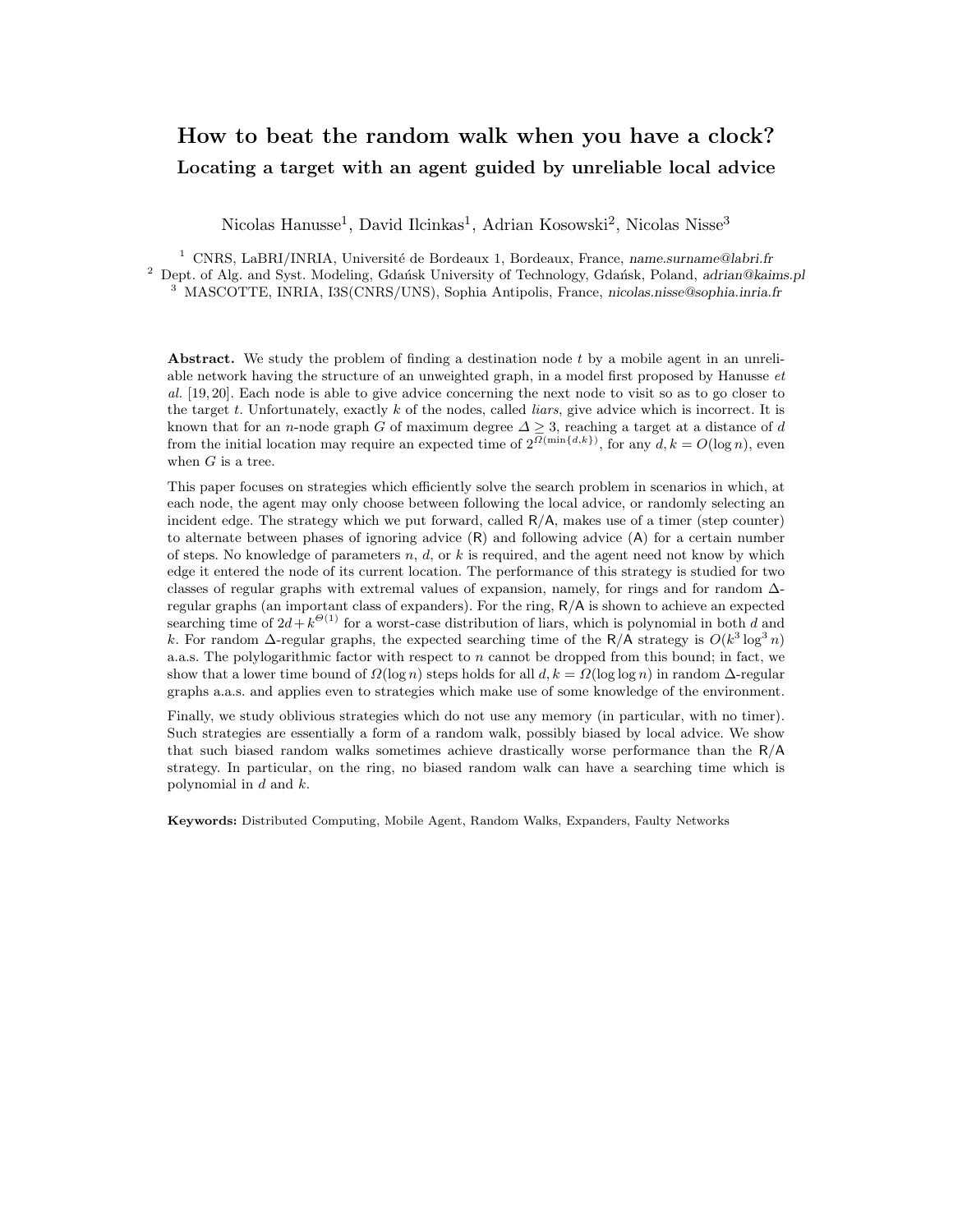# 1 Introduction: the search problem

Walking in the streets of Paris, you decide to visit the famous *Musée du Louvres*, but do not know where it is situated. You first ask some people who say you should go to the North. After a short walk, you ask a policeman who is almost sure it is to the East. At the next intersection, you are told to go to the South. At least one of the persons you have met is mistaken. What is the best strategy to quickly find the museum?

Locating an item (a piece of information, data, services, etc.) is one of the most common tasks in a distributed environment. This is, for instance, the role of search engines in the World Wide Web. One idea for a user of a network to locate an item at some node is to send agents out to search for the desired item [24, 26, 29]. If the mobile agent is provided complete information about the network and the location of the item, it can quickly find it by following a shortest path from its current position to the node hosting the item. Another way for the agent to find an item without being provided any information consists in exploring the whole network until the desired item is encountered. Several works have been devoted to the problem of exhaustive network exploration and numerous algorithms, both deterministic (e.g., Bread First Search, Universal Traversal Sequences [1, 35], Universal Exploration Sequences [28, 34]) and randomized (e.g., random walks  $[2, 25, 30]$ , biased random walks  $[4, 6]$ ), have been designed. In the context of large scale networks like the World Wide Web or the Internet, it is impractical to have full knowledge of the network because of its size and dynamicity. It is also impossible to fully explore the network since such an approach requires a time complexity (at least) in the order of the number of nodes of the network. Another important constraints to the complete exploration of a network are the memory of the agent (e.g., see [15]) and the notion of sense-of-direction [12–14].

In this paper, we consider the problem of locating an item hosted by some node of the network when each of the nodes maintains a database storing the first edge on a shortest path to the node hosting the desired item (the *destination*). The search is performed by a mobile agent with a limited perception of the environment and with little memory which starts from some initial node, the *source*. When occupying a node, the mobile agent can perform a query to the node's database that reveals to it an edge that is the beginning of a shortest path from the current node to the item. We assume, however, that some nodes may provide wrong information, that is, a node  $v$  may indicate an edge that does not belong to any shortest path from  $v$  to the destination. This is motivated by the fact that inaccuracies occur in the nodes'databases because nodes may malfunction or be malicious, or may store out-of-date information due to the movement of items or the dynamicity of the network. This is also the case when you are searching some place in a city by asking your way to some people you meet. A node providing wrong information is called a liar, otherwise it is a truth-teller.

The problem is then to deal with the potentially incorrect information and to find the desired item. That is, the mobile agent can decide to follow the edge pointed by its current node's database or not. The performance of the search is measured by comparing the *searching* time (a.k.a. hitting time), i.e., the length of the walk followed by the agent from the source to the destination, with the length of a shortest path between these nodes.

In this paper, we investigate the search problem in the class of regular graphs in the presence of a bounded number of liars. Our main contribution is the design and study of a randomized algorithm, called  $R/A$  that alternates phases of pure random walk  $(R)$  with phases in which the agent follows the advice  $(A)$ . We show that Algorithm  $R/A$  improves upon previous algorithms for the search problem in paths and random  $\Delta$ -regular graphs. In particular, in these classes, we prove that the Algorithm  $R/A$  achieves searching time much smaller than  $\Omega(d+2^k)$ , which is the lower bound for general regular graphs [19]. Note that the graph classes we consider capture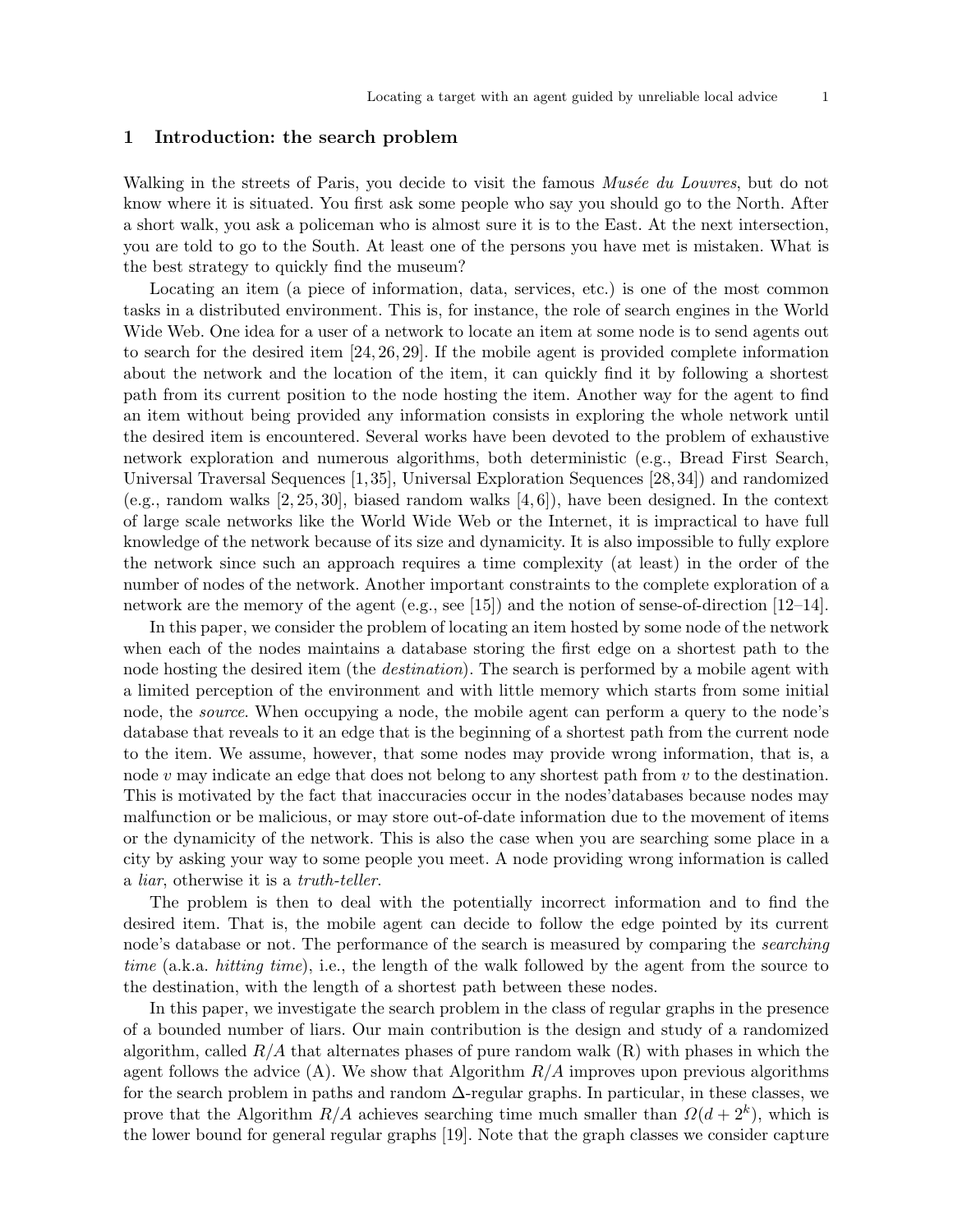the two extreme types of behavior in terms of expansion, since random  $\Delta$ -regular graphs are good expanders, while the other classes are highly symmetric graphs with poor expansion. Note, however, that Algorithm  $R/A$  is generic and works for any topology.

## 1.1 Related Work

The search problem in the presence of liars was first investigated by Kranakis and Krizanc [29]. In this seminal work, they designed algorithms for searching in distributed networks with ring or torus topology, when a node has a constant probability of being a liar [29]. The case when the number k of liars is bounded was first considered in [20], where deterministic algorithms were designed for particular topologies like the complete graph, ring, torus, hypercube, and bounded degree trees. In particular, in bounded degree trees, it is proved that the search time is lower-bounded by  $\Omega(d + 2^{\min\{k,d\}})$  [20]. Simple randomized and memoryless algorithms are designed in [19] for the case of bounded degree graphs, where the mobile agent follows the advice with some fixed probability  $p > 1/2$ . In this class of graphs, the authors showed that the expected distance covered before reaching the destination is upper-bounded by  $O(d+r^k)$ , where  $r = \frac{q}{1-q}$  $\frac{q}{1-q}$  [19]. Moreover, this bound is tight since they proved a lower bound of  $\Omega(d + r^k)$  in the torus [19]. While this bound is a bit disappointing, it can be improved for particular graph classes. In this paper, we focus on some particular and widely used topologies.

Biased random walks. Roughly speaking, the algorithms we present in this paper consist of alternation of phases of given duration: either the agent keeps on following the advice provided by the nodes or it walks choosing the next visited node uniformly at random in the neighboorhood of the current position. This is closely related to biased random walks which are random walks in which nodes have a statistical preference to shift the walker towards the target, or more generally, prevent the walker from staying too long in one vicinity [4]. More formally, biased random walks are used in network exploration in order to speed up the time required to visit the whole network without an a-priori knowledge of the topology and without an edge/node labeling requirement. For instance, Ikeda *et al.* proved in [22] that, assuming the knowledge of the degrees of the neighbors, a biased random walk can explore any graph within  $O(n^2 \log n)$  edge traversals whereas a uniform random walk takes  $\Theta(n^3)$  steps for some graphs. In our context, however, the bias may be erroneous due to the presence of liars.

Expanders and random regular graphs. Expander graphs are highly connected sparse graphs that play an important role in computer science and the theory of communication networks (see [21] for a survey). Formally, a graph  $G = (V, E)$  is a c-expander if, for any  $X \subset V$  with  $|X| \leq |V|/2$ , then  $|N(X) \setminus X| \ge c|X|$  where  $N(X)$  is the set of neighbours of X. Expanders arise in questions about designing networks that connect many users while using only a small number of switches (e.g., see [3]). They also arise in constructions of error-correcting codes with efficient encoding and decoding algorithms, derandomisation of random algorithms, embeddings of finite metric spaces, etc.

Expanders and random regular graphs have been extensively studied for the design of optimal networks and algorithms for routing [17, 27, 32]. Because of their low diameter and high connectivity, random regular graphs are also of interest in Peer-to-Peer networks (e.g., see [18]). More generally, it can be observed that many interaction networks like peer to peer overlay networks, small worlds and scale-free networks are expanders despite this is not proved in the original papers. For instance, Bourassa and Holt [8] proposed a fully decentralized protocol based on random walks for the nodes to join and leave the network. They conjectured that their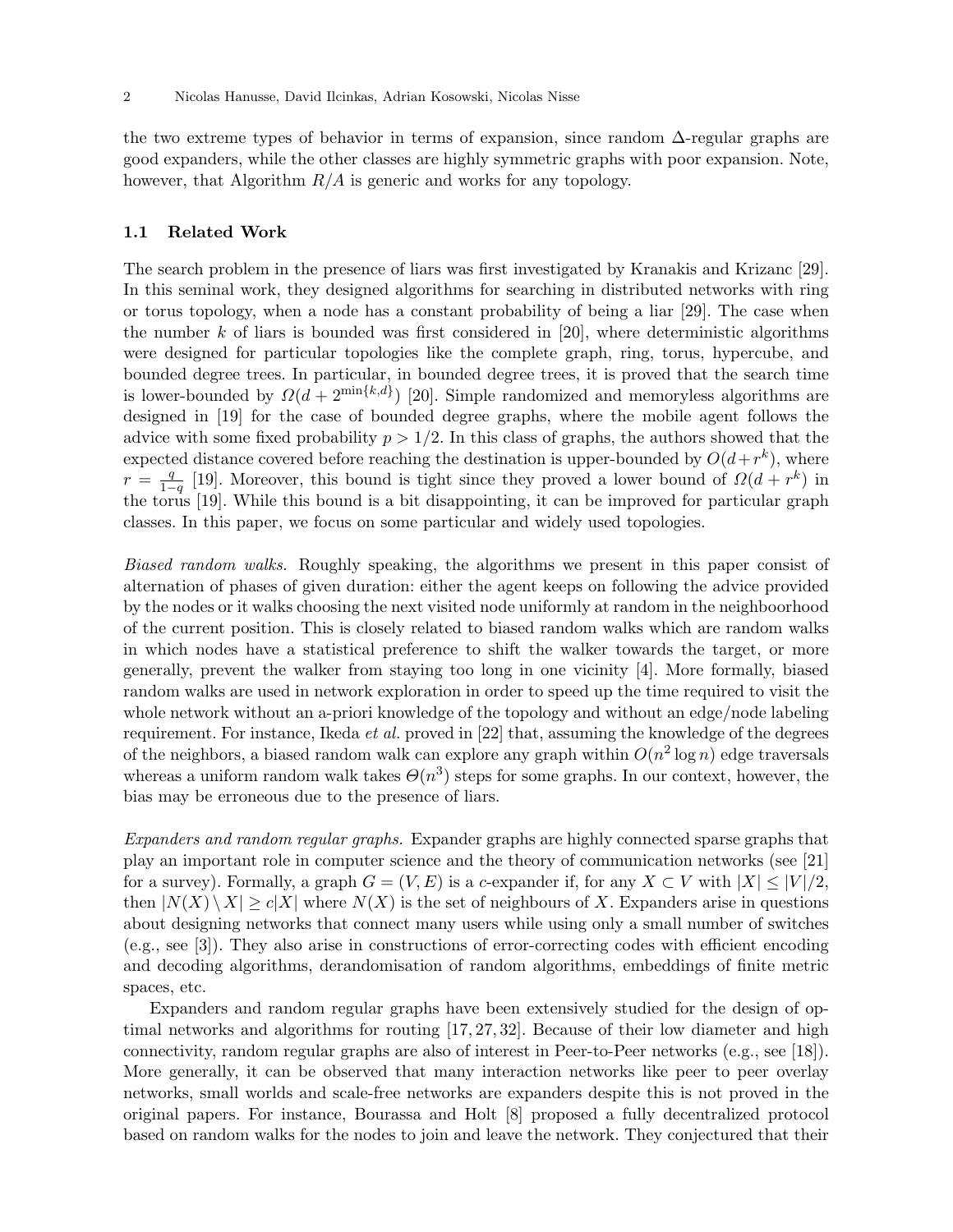protocol produces random regular graphs, which was proved formally in [9]. On the other hand, Cooper [10] et al. show that random regular graphs are expanders.

#### 1.2 Terminology and the model

Throughout the paper, a distributed network is for our purposes an undirected n-node graph  $G =$  $(V, E)$ . There are two distinguished nodes in the graph, the source  $s \in V$ , and the destination  $t \in$ V, hosting the desired item. The distance  $d(u, v)$  between two nodes u and v corresponds to the number of edges of a shortest path from u to v. We set  $d(s,t) = d$ . The number of liars is denoted by  $k \geq 0$ . For any  $v \in V$  and  $r \geq 0$ , let  $N_v(r)$  denote the *distance-r neighborhood of v*, i.e., the set of all nodes  $u \in V$  such that  $dist(u, v) \leq r$ . We will call the subgraph  $B_v(r) = G[N_v(r)]$ the ball with center v and radius r. The  $deg(u)$  edges incident to any node u are labeled by port numbers, from 1 to  $deg(u)$ , so that the searchers can distinguish the different edges incident to a node. There is no *sense-of-direction* [12–14], meaning that the local labeling of the edges satisfies no global consistency constraints (e.g., right/left in a path, or North/South/East/West in a grid). In most cases, we assume that the agent does not know the label of the port by which it entered the current node. Note that in a  $\Delta$ -regular graph, all nodes are indistinguishable for the agent.

At each *step* of the execution of an algorithm, the agent performs a query to its current node  $v \in V$ . If  $v = t$ , the item is found and the mobile agent stops. Otherwise, a piece of advice  $a \in \{1, \dots, deg(v)\}\$ is given to the agent, representing the port number a of the next edge e incident to v which should be crossed in order to reach t. If v is a truth-teller, e belongs to a shortest path between v and t. Otherwise, v is called a *liar*. Finally, the mobile agent chooses some edge incident to v and traverses it. In the following, the set of liars is denoted by  $\mathcal L$  and the set of truth-tellers by  $TT$ . A priori, a search algorithm can take into account the set of advice encountered so far to choose the next edge to cross. In particular, this means that a node should always provide the same advice, otherwise it would easily be identified as a liar. However, for practical applications, it is natural to limit the agent's memory. Here, we consider that the agent only has a timer (whose size is specified below). Hence, a lying node may or may not provide always the same advice (but a node cannot change its status: it is either consistently a liar or a truth-teller). Finally, the agent will also be assumed to have no global knowledge about the size of the network, the number of liars, and the value of d.

We are mainly interested in the expected number of edge traversals, named the *searching* time, taken by the mobile agent to reach the target  $t$ , and in comparing it with  $d$ .

# 1.3 Results and structure of the paper

We design and study Algorithm  $R/A$  [ $t_R,t_A$ ] defined as follows. The mobile agent alternates between phases in which it performs a random walk for  $t_R \geq 0$  steps and then follows advice for  $t_A \geq 0$  steps (Algorithm 1). Note that this algorithm can fundamentally work for any topology.

| <b>Algorithm 1</b> The R/A algorithm with phase durations $t_R, t_A$ .                                   |  |
|----------------------------------------------------------------------------------------------------------|--|
| Algorithm $R/A$ [ $t_R, t_A$ ]: Repeat the following sequence of two phases until the target is reached: |  |

1. Random phase (R): the mobile agent performs a pure unbiased random walk for  $t_R$  steps;

However, a cautious design of duration is necessary. For instance, if the duration of the phase A

<sup>2.</sup> Advice phase (A): the mobile agent follows the advice for  $t_A$  steps.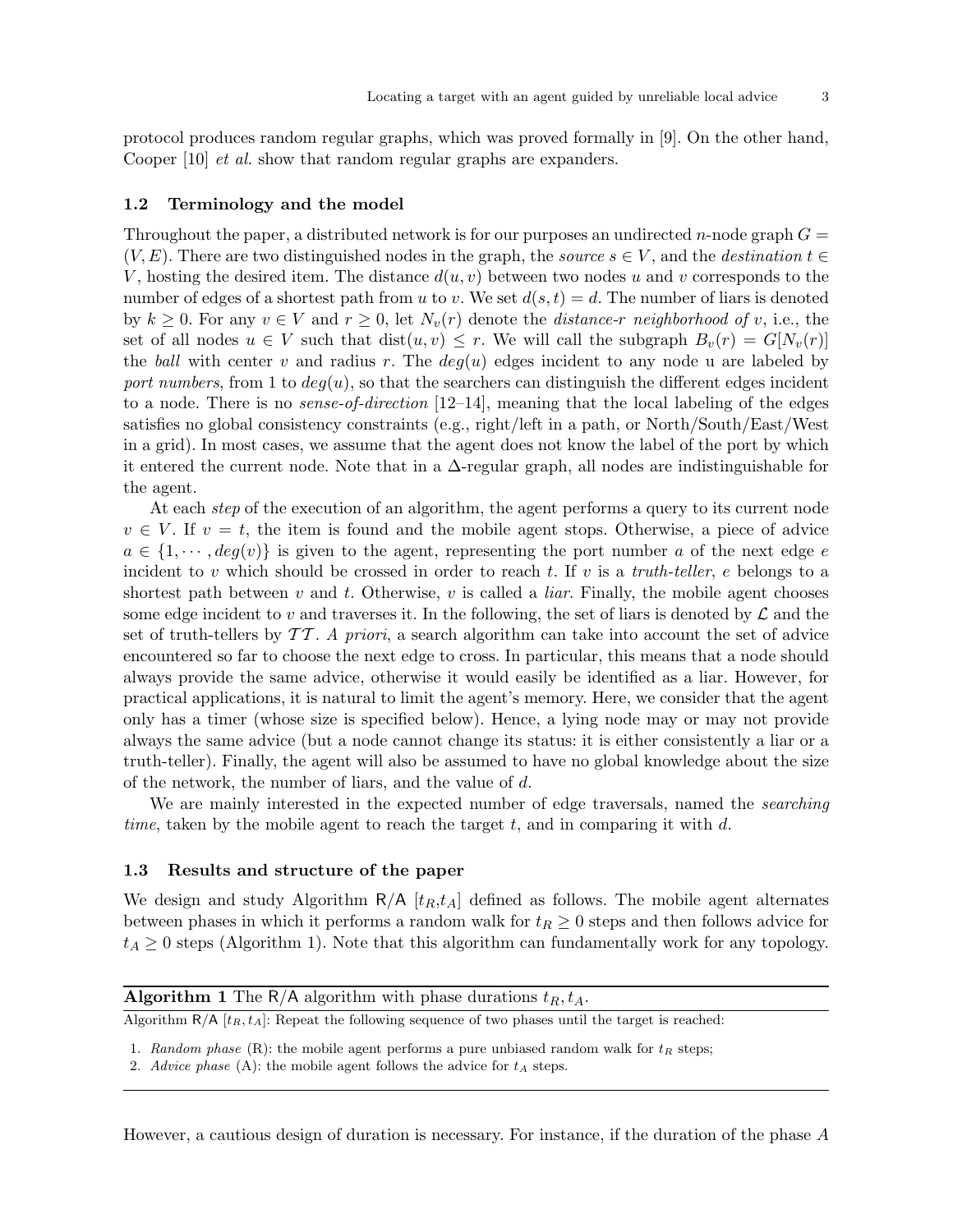is much larger than that of phase  $R$ , the mobile agent could be stuck forever in the same area full of liars. By carefully parameterizing the durations, we prove that:

- in the path (similarly in the ring), an agent using a counter of  $O(\log k)$  bits and following Algorithm R/A ends up at the target t within  $2d + O(k^5) + o(d)$  moves with probability  $1 - \Theta(1/k^{c-3})$ , where c is a constant (Section 2), and
- in random ∆-regular graphs, an agent using a counter of O(log k+log log n) bits and following Algorithm R/A ends up at the target t within  $O(c^3 \cdot k^3 \log^3 n)$  steps with probability 1 –  $1/2^{\Omega(c)}$ , where c is a constant (Section 3).

In both results, no knowledge of n, d, or k is required. Finally, in the case of random  $\Delta$ regular graphs, we provide a lower bound of  $\Omega(\log n)$  which holds for all  $d, k = \Omega(\log \log n)$  and applies even to strategies which are in some sense not oblivious with respect to the environment.

Tables 1 and 2 establish a comparison between the performances of Algorithm R/A, and the performances of the Biased Random Walk (BRW). In the BRW strategy, the agent flips a biased coin and accepts the advice with probability p and rejects it with probability  $1 - p$ , in which case it also selects any of the remaining incident edges with uniform probability in the number of remaining incident edges. Note that, if  $p = 1/2$ , BRW is the pure Random Walk.

Table 1. Searching in a path with liars. The listed strategies have no knowledge of inbound ports used by the agent.

| Strategy        | Expected searching time     | Memory | Reference                    |
|-----------------|-----------------------------|--------|------------------------------|
| BRW $[p < 1/2]$ | $2^{\Omega(d)}$             |        | [30]                         |
| BRW $[p = 1/2]$ | $\Omega(dn)$                |        |                              |
| BRW $[p > 1/2]$ | $\Omega(d+2^{\Omega(k)})$   |        | $\left\lceil 19\right\rceil$ |
| R/A             | $2d + k^{\Theta(1)} + o(d)$ | timer  | Thm. $2$                     |

Table 2. Searching with liars in random  $\Delta$ -regular graphs. Results marked with  $(*)$  allow the agent to make use of labels of inbound ports and to have knowledge of  $n$  and  $k$ .

| Strategy        | Expected searching time (a.a.s.)                                | Memory                                  | Reference |
|-----------------|-----------------------------------------------------------------|-----------------------------------------|-----------|
| * lower bound   | $\Omega(\min\{(\Delta-1)^k, (\Delta-1)^d, \log_{\Delta-1} n\})$ |                                         | Thm. 6    |
| BRW $[p > 1/2]$ | $\Theta(\min\{(\Delta-1)^k, n^{\Theta(1)}\})$                   |                                         |           |
| BRW $[p = 1/2]$ | $\Omega(\log_{\Delta-1}^2 n)$                                   |                                         | [10]      |
| BRW $[p < 1/2]$ | $n^{\Theta(1)}$                                                 |                                         |           |
| $*$ R/A/E       | $O(k \log n)$                                                   | $\Theta(\log k + \log \log_{\Delta} n)$ | Thm. 3    |
| R/A             | $O(k^3 \log^3 n)$                                               | timer                                   | Thm. 4    |

# 2 Searching the path

In this section, let us assume that the initial graph is a path  $P$  of  $n$  nodes. For this topology, we look at the behavior of the generic algorithms, which we later study for expanders. Recall that k denotes the number of liars.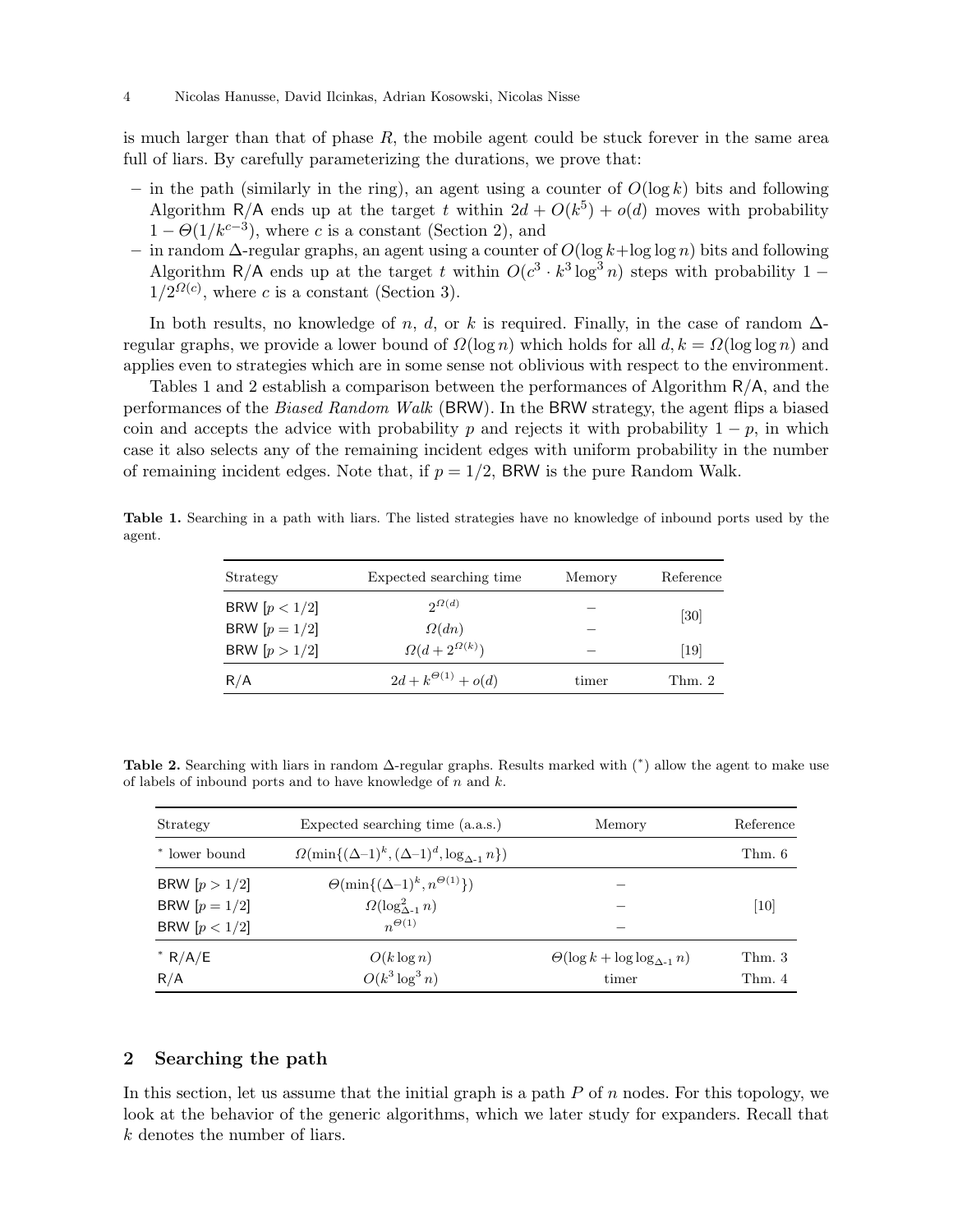Note that whereas it is of course possible to design extremely simple and efficient algorithms specifically for searching a path, such algorithms will usually not perform well in general. Consider for example the 1D Cow Path strategy proposed in [5], which does not take into account the advice. For  $i \in [1, \lfloor \log_2 d \rfloor]$ , it just consists in going  $2^i$  steps in one given direction, then in going  $2^{i+1}$  steps in the opposite direction and repeats the sequence until the target is found. This algorithm is efficient in the case of the path, always reaching its target in at most  $9d$  steps [5]; however, this is not the case when the expansion of the graph is large (e.g., the d-Dimensional Cow Path approach will require  $\Omega(d^D)$  steps for D-dimensional grid). Moreover, this algorithm requires some sense-of-direction, or at least knowledge of the port by which the agent enters each node.

It is interesting to note that the Biased Random Walk (BRW) performs badly on the path, see Table 1. When the probability of following advice is  $p \leq 1/2$ , the strategy proves ineffective even when there are no liars in the network [30]. For  $p > 1/2$ , the searching time is sometimes exponential in the number of liars  $[19]$ . Regardless of the value of p, the searching time of BRW in the path is always lower-bounded by  $\Omega(d+2^{\min\{k,d\}})$ .

In this section, we study the performance of Algorithm  $R/A[L, L]$  on a path. Recall that, following this algorithm, the search consists of rounds of length  $2L > 0$ . During each round, the mobile agent first executes a random walk during  $L$  steps (phase  $R$ ), and then it follows the advices during the next  $L$  steps (phase  $A$ ).

Let  $u_0, u_1, \ldots, u_L$  be the sequence of nodes traversed by the mobile agent in a phase R and let  $v_0 = u_L, v_1, \dots, v_L$  be the sequence of nodes traversed by the mobile agent in a phase A. We are interested in the gain  $X = X_A + X_R$  of  $v_L$  with respect to  $u_0$  defined by  $X = d(u_0, t) - d(v_L, t)$ ,  $X_R$  (resp.  $X_A$ ) being the gain during phase R (resp. A).

In the following, we will make use of an assumption:  $u<sub>L</sub>$  is almost always close to  $u<sub>0</sub>$ . More In the following, we will make use of an assumption:  $u_L$  is almost always close to  $u_0$ . More<br>formelly, let  $\mathcal{C}_{\ell}$  be the event defined by  $u_L$  is at distance at most  $\sqrt{2L\ell}$  from  $u_0$ , i.e.,  $u_L \in$  $B_{u_0}(\sqrt{2L\ell})$ . We get:

# **Lemma 1 (Random Phase).** Let  $c > 0$  and  $k > 0$ . At the end of Phase R, we have:

- 1. With probability at least  $1 2/k^c$ , event  $\mathcal{C}_{c \log k}$  holds;
- 2. With probability at least  $1 2/e$ , event  $C_1$  holds.

Let  $|i| \leq L$  with same parity as L.

- 3.  $Pr(d(u_L, u_0) = i) \leq p_{\text{max}} = 0.8/$ √ L;
- 3.  $Pr(a(u_L, u_0) = i) \le p_{\text{max}} = 0.8/\sqrt{L}$ ;<br>
4. If  $|i| \le \sqrt{2L}$ ,  $Pr(d(u_L, u_0) = i) \ge p_{\text{min}} = 0.1/$ √ L.

The proof of the Lemma is postponed to the Appendix.

Consider the subpath of  $P \setminus \{t\}$  containing  $u_0$ . It can be decomposed into at most  $2k + 1$ maximal subpaths of consecutive nodes such that each subpath is composed only of nodes of same state, that is liars or truth-tellers. We assume that the subpaths (or sets of nodes) are ordered from the subpath furthest from t to the subpath closest to t. Define  $\mathcal{L}_i$  (resp.  $\mathcal{T}_i$ ) as the i-th set of liars (resp. truth-teller) of the path.

Lemma 2 (Advice Phase). Let  $c \geq 1$  such that  $\sqrt{c+1} - \sqrt{c} > 1/2$ √  $\overline{2k \log k}$ , and  $L > 32k^3$ . Let k' be the number of liars at distance at most  $\sqrt{2(c+1)L\log k}$  from  $u_0$ . Condition on  $\mathcal{C}_{c\log k}$ , we have:

1.  $-k' \leq X_A < 0$  with probability at most  $p_{\text{max}} \cdot k' = O(k'/\sqrt{\frac{k'}{k'}})$  $L);$ 2.  $X_A \geq$  $X_A < 0$  with probability at most  $p_{\text{max}} \cdot \kappa = O(\kappa / \sqrt{L});$ <br> $\sqrt{2L}/k' - 1$  with probability at least  $\sqrt{2L}p_{\text{min}}(1 - 2/e) = \Theta(1);$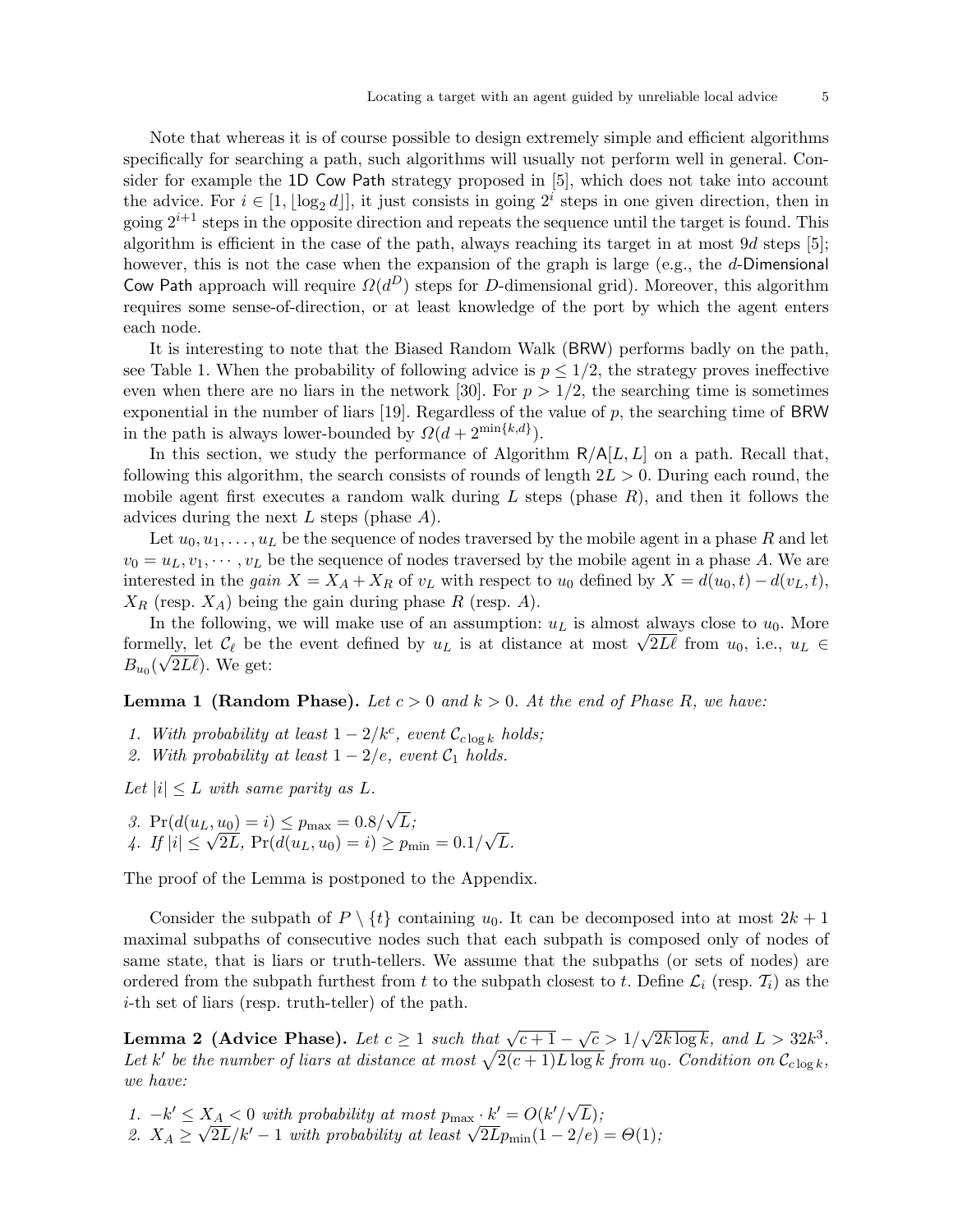3.  $\mathbb{E}(X) = \mathbb{E}(X_A)$  and  $\mathbb{E}(X_A) \geq \frac{\sqrt{L}}{40k'}$  $\frac{\sqrt{L}}{40k'}-1.$ 

**Proof.** By hypothesis,  $u_L \in B_{u_0}$  $\sqrt{2cL\log k}$ , the path of  $2\sqrt{2cL\log k} + 1$  consecutive nodes centered at node  $u_0$ .

We first prove that after phase  $A$ , the distance can only increase by at most  $k'$  units. If  $u<sub>L</sub>$  is a liar belonging to  $\mathcal{L}_i$ , we know that during phase A, the distance to t can increase by at most  $|\mathcal{L}_i| \leq k$  units, i.e.,  $X_A = d(u_0, t) - d(v_L, t) \leq d(u_0, t) - d(u_L, t) + |\mathcal{L}_i|$ . In this case, since  $d(u_L, v_L) \leq k$ , we have that  $v_L \in B_{u_0}(\sqrt{2(c+1)L \log k})$  because, by the choice of L and c,  $\sqrt{2(c+1)L \log k} - \sqrt{2cL \log k} > k$ . Hence,  $|\mathcal{L}_i| \leq k'$ .

If  $u<sub>L</sub>$  is a truth-teller, the distance to t decreases by a number of units which is the minimum of  $L$  and the distance to the next set of liars (towards  $t$ ).

Let us focus of the gain  $X_A$  during phase A.  $X_A < 0$  if and only if  $u_L$  is a liar node. Otherwise  $X_A \geq 0$ .  $X_A = 0$  is possible as soon as  $u_L$  is a truth-teller being a neighbor of a liar and L is even.

From Lemma 1, we know that for any given node  $v$  at distance at most  $L$  from  $u_0$  and such that  $d(u_0, v)$  has same parity as L,  $Pr(u_L = v) \leq p_{\text{max}}$ . Moreover, by hypothesis,  $u_L$  belongs to  $B_{u_0}(\sqrt{2cL\log k})$  that contains at most k' liars. Hence, with probability at most  $p_{\max}k'$ ,  $u_L$  is a liar and thus  $-k' \leq X_A < 0$ . √

Whenever  $u_L$  is a truth-teller,  $u_L$  belongs (or not) to  $B_{u_0}$ ( enever  $u_L$  is a truth-teller,  $u_L$  belongs (or not) to  $B_{u_0}(\sqrt{2L})$ . By Lemma 1, any nodes of  $B_{u_0}(\sqrt{2L})$  has almost the same probability to be chosen (there is a multiplicative factor of at most  $p_{\min}/p_{\max}$ ).  $X_A = i$  if there are i consecutive truthtellers before the next liar. Let us prove that  $X_A = \Omega(\sqrt{L}/k')$  with constant probability. We just focus on truth-tellers belonging to  $B_{u_0}(\sqrt{2L}).$ 

For  $y \geq 1$ , let  $t_y$  be the number of disjoint sequences of consecutive truth-tellers of length y of  $B_{u_0}(\sqrt{2L})$ . Note that  $\sum_{y\geq 1} t_y \leq k'$ . By definition, we have:

$$
\sum_{t_y \ge 1} y \cdot t_y \ge 2\sqrt{2L} - k' + 1 \tag{1}
$$

Since at least  $\sum_{y\geq x}(y-x)t_y$  vertices in  $B_{u_0}$ (  $2L$ ) are at distance at least x from the next liar in the direction of  $t$ , we have

$$
\Pr(X_A \ge x) \ge p_{\min}(1 - 2/e) \sum_{y \ge x} (y - x) t_y \tag{2}
$$

Taking  $x =$  $\sqrt{2L}/k' - 1$ , we have  $\sum_{y=0}^{x} xt_y \leq$ √  $\sqrt{2L}/k' - 1$ , we have  $\sum_{y=0}^{x} xt_y \leq \sqrt{2L} - k'$ . From Eq. (1), it follows that  $\sum_{y\geq x}(y-x)t_y \geq \sqrt{2L}+1$  and  $\Pr(X_A \geq \sqrt{2L}/k'-1) \geq \sqrt{2L}p_{\min}(1-2/e) = \Theta(1).$ The expectation of  $X_A$  is

$$
\mathbb{E}(X_A) \ge -k' \Pr(X_A < 0) + (\sqrt{2L}/k' - 1) \Pr(X_A \ge \sqrt{2L}/k' - 1) \tag{3}
$$

$$
\geq -k'^{2}p_{max} + (\sqrt{2L}/k' - 1)\sqrt{2L}p_{min}(1 - 2/e)
$$
\n(4)

$$
\geq -\frac{0.8k'^2}{\sqrt{L}} + \frac{0.1\sqrt{2}(1-2/e)(\sqrt{2L}-k')}{k'}
$$
\n(5)

Since  $L > 32k^{\prime 3}$ , we get:

$$
\mathbb{E}(X_A) \ge \frac{\sqrt{L}}{k'}(-1/40 + 1/20) - 1\tag{6}
$$

$$
\geq \frac{\sqrt{L}}{40k'} - 1\tag{7}
$$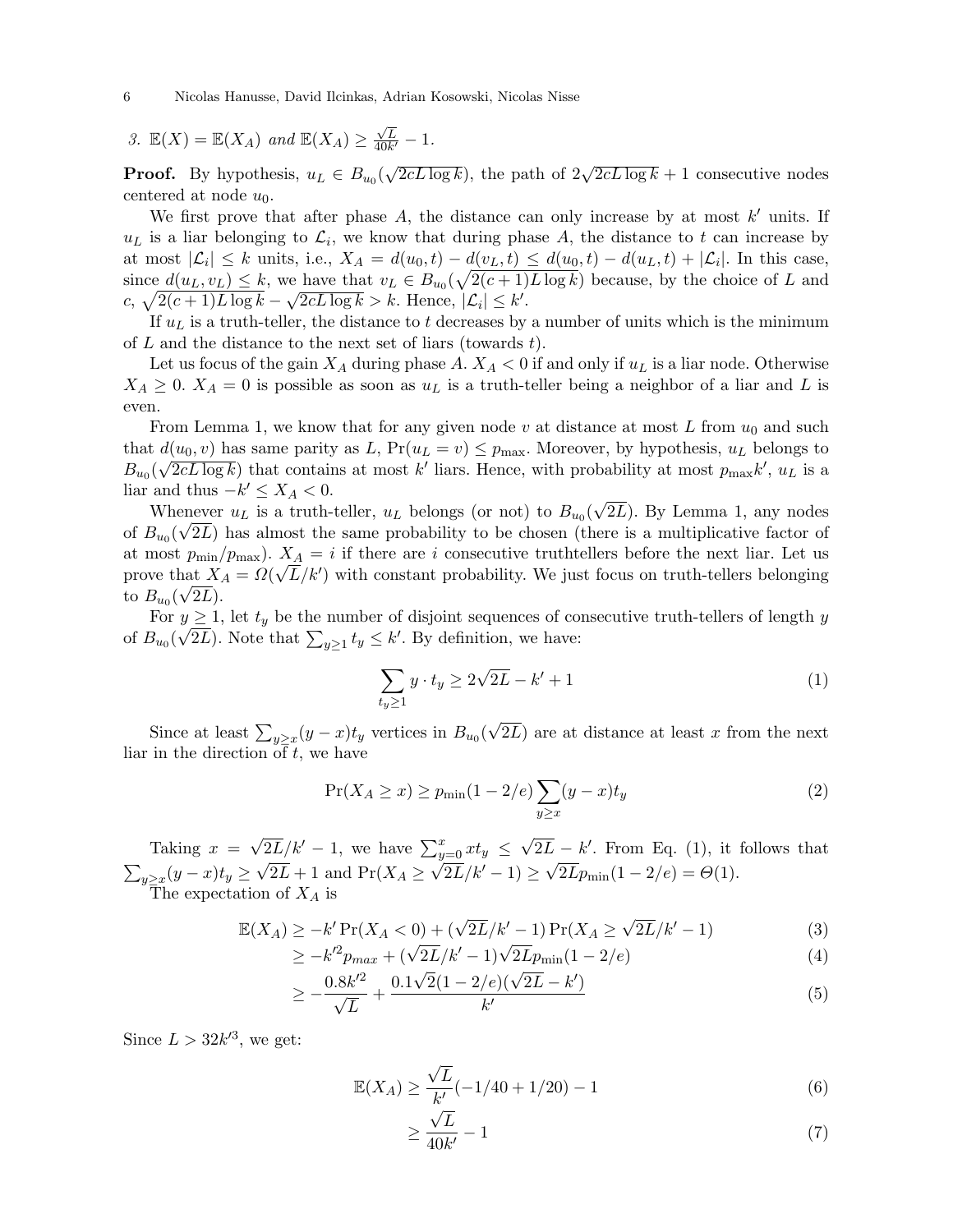Since  $X = X_R + X_A$  and  $\mathbb{E}(X_R) = 0$ , we get  $\mathbb{E}(X) = \mathbb{E}(X_A)$ 

We now need some definitions. The *advice cone*  $C_u$  of a liar u is the set of nodes v such that there is a path  $v_0 = v, v_1, \ldots, v_i = u$  from v to u with  $v_j = \mathsf{Adv}(v_{j-1})$ . For  $r \geq 1$ , we note the r-restricted advice cone of a liar u by  $C_u(r) = C_u \cap N_u(r)$ . The r-zone of a liar u is  $N_{C_u(r)}(r)$ , that is the set of all vertices at distance at most r from  $C_u(r)$  (including  $C_u(r)$ ). Finally, a r-box is a connected component of the subgraph induced by all r-zones.

In other words, consider one of the two components of  $P \setminus \{t\}$ , and let  $\{u_1, \dots, u_k\}$  be the liars in this component, ordered by decreasing distance to  $t$ . The cone of  $u_1$  consists of  $u_1$  plus the component of  $P \setminus \{u_1\}$  that does not contain t. For any  $i > 1$ ,  $C_{u_i}$  consists of the subpath of truth-tellers between  $u_{i-1}$  and  $u_i$ , plus  $u_i$ . It follows that, on the path, a r-box containing  $k' \geq 1$ liars  $\{u'_1, \dots, u'_{k'}\}$  consists of a subpath  $P' = \{v_1 \dots, v_p\}$ , such that the neighbors of  $v_1$  and  $v_p$ not in  $P'$  are truth-tellers,  $u'_1 = v_{2r+1}$ ,  $u'_{k'} = v_{p-r-1}$ , and for any  $1 < i < k'$ ,  $u'_i$  is between  $u'_{i-1}$ and  $u'_{i+1}$ , and for any  $1 \leq i < k'$ ,  $d(u_i, u_{i+1}) \leq 2r$ . In particular, a r-box containing k' liars is a subpath of length at least  $3r + 1$ , and at most  $(2k' + 1)r + k'$ .

Lemma 3 (Inside a box). Let  $L = \Omega(k^2)$ ,  $c \ge 1$ , and  $r =$ √  $\overline{2cL\log k}$ . Let us assume that event  $\mathcal{C}_{c \log k}$  always occurs. Given a r-box  $\mathcal{B}$  of  $k' \leq k$  liars, the agent, initially located within event  $c_{c\log k}$  aways occurs. Given a r-oox  $B$  of  $\kappa \leq \kappa$  tars, the agent, initially located within<br>any node of B, leaves the box after  $O(k^2\sqrt{c\log k})$  expected rounds of Algorithm  $R/A[L,L]$  in the any node of B, leaves the lock after  $O(\kappa \sqrt{c \log \kappa})$  expected rounds of Algorithm  $\kappa / A[L, L]$  in the direction of the target. The exit time is  $O(\max\{c \log k, k'^2 \sqrt{c \log k}\})$  with probability  $1 - 2/k'^{c}$ .

The proof of the Lemma is postponed to the Appendix.

Lemma 4 (Outside the box). Assume that the agent stays outside of any box during one iteration. With probability 1,  $X = d(u_0, t) - d(v_L, t) \ge 0$  and  $\mathbb{E}(X) = L$ . Moreover, given event  $\mathcal{C}_{c\log k},\,X\geq L-\sqrt{2Lc\log k}$ 

**Proof.** Since the agent stays outside a box, it implies that it only encounters truth-tellers during L steps of phase A. Since  $X_R \geq -L$  with probability one, we have  $X = X_A + X_R \geq 0$ and  $\mathbb{E}(X) = \mathbb{E}(X_A) + \mathbb{E}(X_R) = L + 0$ . Moreover, given  $C_{c \log k}$ ,  $X_R \ge -\sqrt{2Lc \log k}$ 

**Theorem 1.** Assuming the knowledge of k, if  $L > 32k^3$ , Algorithm R/A finds the target within  $2d + O(Lk^2 \log k) + o(d)$  steps with probability  $1 - \Theta(1/k^{c-3})$ .

**Proof.** Let us decompose the unique path into sequence of safe area and r-boxes with  $r =$  $\sqrt{2c}L\log k$ . We just focus on the set of boxes that are between s and t. Boxes  $\mathcal{B}_1,\ldots,\mathcal{B}_i$  are ordered by the distance toward the target, that is  $\mathcal{B}_1$  is closer to t than  $\mathcal{B}_2$  and so on.

The proof is based on one property: conditioning on  $\mathcal{C}_{c \log k}$ , once the mobile agent exits from a box  $\beta$ , it will never come back to  $\beta$  with high probability. Then Lemmas 3 and 4 will be applied to compute exactly the amount of steps to cross the safe area and boxes.

Let  $k_i$  be the number of liars in box  $\mathcal{B}_i$ . By definition,  $k \geq \sum k_i$ . By definition, the total number of vertices of the boxes is less from  $\sum 2k_i r \leq 2kr$  and the expected number of iterations to cross all of them is less that  $\sum O(k_i^2 \log k) = O(k^2 \log k)$ . In our analysis, the event  $\mathcal{C}_{c \log k}$  is assumed within the boxes and the first round  $R$  after exiting a box. The probability to have this event during  $\Theta(k^2 \log k)$  iterations is greater than  $1 - 2/k^{c-3}$ .

To traverse a safe area of length larger than L, event  $\mathcal{C}_{c \log k}$  is not required. Once the distance decreases by L units in a safe area, the agent is unable to come back to a already visited box.

By construction, the agent exits from a box during a phase R. During the next phase A, either it reaches the next box in one iteration or it stays in a safe area. In this last case, the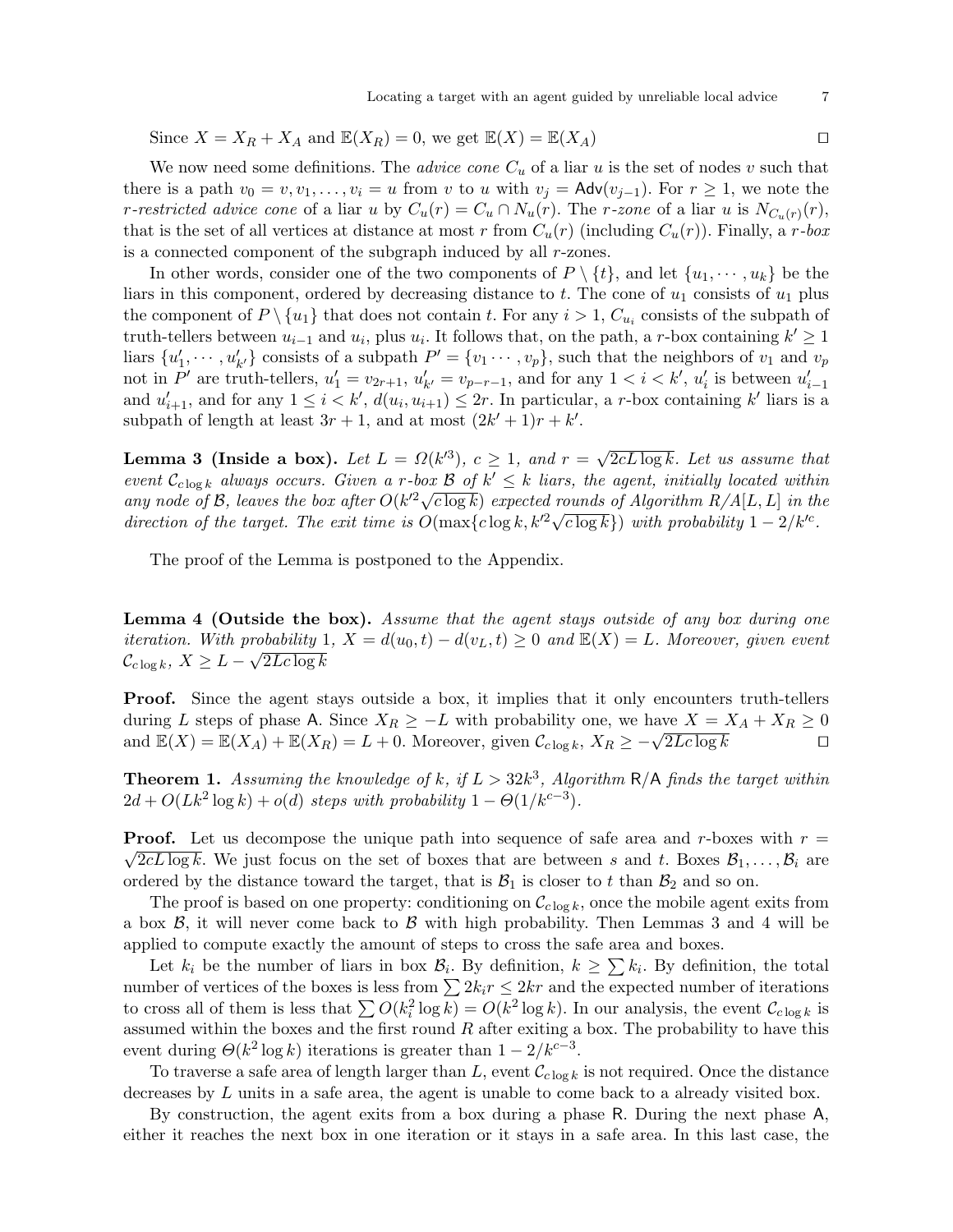distance can not increase and decreases by  $L$  units on expectation. From Lemma 4, we know that the gain in the next iteration is non-negative with probability 1.

Since the safe areas between s and t have at most  $d = d(s, t)$  vertices, it takes  $2d/L$  iterations on average to traverse them and, from Lemma 1,  $2d/L + o(d/L)$  iterations with probability  $1-2k^{-c}$ . We just have to add at most  $2k$  extra iterations for the transitions between safe areas and boxes. The total number of iterations is at most  $2d/L + O(k^2 \log k) + o(d/L)$  with probability  $1 - \Theta(k^{-c+3})$ .  $\Box$  $\Box$ 

To conclude this section, we prove that the knowledge of  $k$  is not necessary to achieve the same performance as the one of Theorem 1.

**Theorem 2.** The iterated execution of Algorithm  $R/A[L_i = 2^{3i}, L_i]$ , with parameter i starting at  $i=0$  and increasing by one unit every  $t_i = i\cdot 2^{2i}$  phases, finds the target within  $2d+O(k^5\log k)+1$  $o(d)$  steps with probability  $1 - \Theta(1/k^{c-3})$ , without assuming knowledge of k.

**Proof.** Whenever the number of iterations  $(2d/L)$  on average) required to cross safe areas is **r root.** Whenever the number of iterations  $(2a/L)$  on average) required to cross safe areas is larger than the ones to traverse the boxes of liars (roughly  $40k^2\sqrt{\log k}$  iterations), the time to reach the target is dominated by the time of traversal of the safe areas.

For  $i = 5/3 + \log_2 k$ , the *i*-th execution of the proposed algorithm corresponds to the execution of R/A[L,L], with  $L = 2^{5/3 + \log_2 k} = 32k^3$  during  $O(i \cdot 2^{2i}) = O(k^2 \log k)$  iterations. According to Theorem 1, this finds the target with probability  $1 - \Theta(1/k^{c-3})$ .

Now, the total number of steps of the proposed algorithm until it terminates its  $(5/3 +$  $\log_2 k$ <sup>th</sup> iteration is

$$
O(\sum_{i=1}^{5/3+\log_2 k} L_i t_i) = O(\sum_{i=1}^{5/3+\log_2 k} 2^{3i} \cdot i \cdot 2^{2i}) = O(\sum_{i=1}^{\log_2 k} i \cdot (2^5)^i) = O(2^{5\log_2 k} \log k) = O(k^5 \log k)
$$

Either the target is reached during these steps  $(d < \frac{32.40 \cdot k}{s}$  $\sqrt{\log_2 k}$  $\frac{\sqrt{\log_2 n}}{2}$  or the agent spend more time in the safe areas and the target is reached within  $2d + o(d)$  steps.

# 3 Searching in random ∆-regular graphs

#### 3.1 Preliminaries: Properties of Random ∆-regular graphs

A particular class of graphs with powerful expansion properties is that of random ∆-regular graphs. A random  $\Delta$ -regular graph  $\mathcal{G}_{n,\Delta}$  is an element of  $\mathcal{G}(n,\Delta)$ , the set of  $\Delta$ -regular graphs with  $n$  nodes viewed as a probability space with uniform probability [23]. It is well known that a random regular graph does not have the same properties as those of the standard random graphs model, namely the Erdős-Rényi random graphs  $\mathcal{G}^{\prime}_{n,p}$  with parameter  $p^{-1}$ , even when the parameter p is chosen so that both graphs have the same expected number of edges  $(p = \Delta/n)$ . For  $\Delta = o(\log n)$ ,  $\mathcal{G}_{n,\Delta}$  is connected asymptotically almost surely (a.a.s.), whereas this is not the case for  $\mathcal{G}'_{n,\Delta/n}$ . Random  $\Delta$ -regular graphs were proved to be very powerful expanders, a.a.s. [18, 33]. Moreover, there exists a quick randomized algorithm for generating such graphs [33].

We recall here some properties of random  $\Delta$ -regular graphs that will be useful in the paper.

**Lemma 5 (diameter [7]).** There exists a constant D such that the diameter of  $\mathcal{G}_{n,\Delta}$  a.a.s. satisfies the relation  $|\operatorname{diam} \mathcal{G}_{n,\Delta} - (\log_{\Delta-1} n + \log_{\Delta-1} \log n)| < D$ .

<sup>&</sup>lt;sup>1</sup> In the Erdős-Rényi model, a random graph is built in the following way: for any pair of nodes, flip a biased coin and it exists an edge between these two nodes with probability  $\boldsymbol{p}$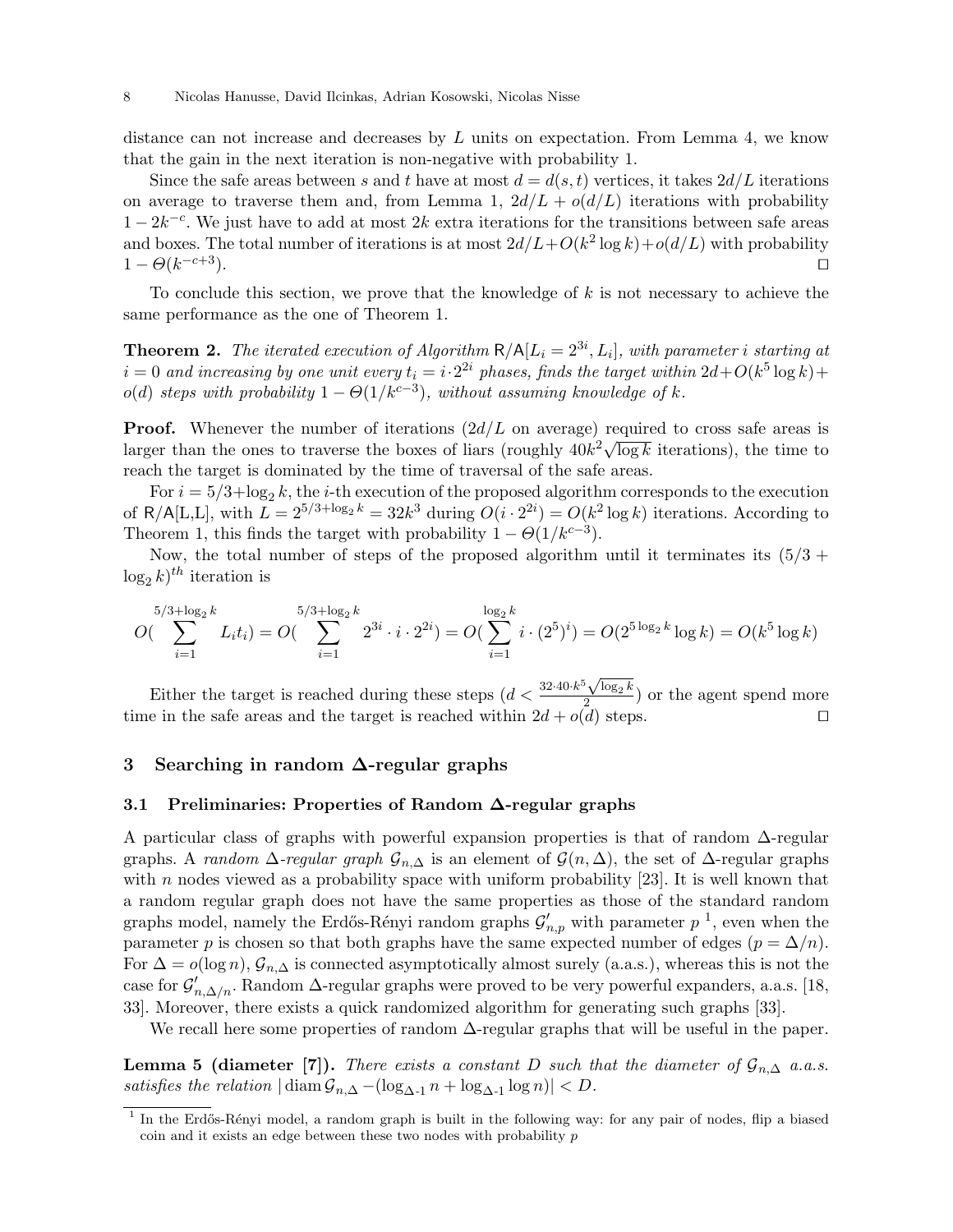**Lemma 6 (tree-like neighbourhood [11, 31]).** There exists a constant  $c > 0$ , such that for any node u of  $\mathcal{G}_{n,\Delta}$ , the subgraph induced by  $B_u(c \log n)$  is a.a.s. a tree.

**Lemma 7 (mixing time [10, 16]).** For any starting node u of  $\mathcal{G}_{n,\Delta}$  and after following a random walk of  $M_{n,\Delta} = 8 \frac{\log n}{\log(\Delta/4)}$  steps, for every node v, the probability that the walk ends at v is at least  $1/n - 1/n^3$ .

This last lemma implies that we will restrict considerations to the case  $\Delta > 4$  in the following discussion.

#### 3.2 Upper Bounds

Before discussing the behavior of the  $R/A$  algorithm for random regular graphs, we introduce a new algorithm called  $R/A/E$  (Algorithm 2). Algorithm  $R/A/E$  is formulated in a way which assumes that we have knowledge of the port by which we entered each node in order to locally explore a ball in the exploration phase. Then, we show how to apply an analogous analysis to the R/A algorithm, for an agent with no knowledge of inbound ports.

**Algorithm 2** The R/A/E algorithm with parameters  $t_R, t_A, r_E$ .

Algorithm  $R/A/E$  [ $t_R, t_A, r_E$ ]: Repeat the following sequence of three phases until the target is reached:

- 1. Random phase (R): the mobile agent performs a pure unbiased random walk for  $t_R$  steps;
- 2. Advice phase (A): the mobile agent follows the advice for  $t_A$  steps;
- 3. Exploration phase (E): the mobile agent explores locally, that is, visits all the nodes at distance up to a given radius  $r_E$  from its location at the start of the phase.

The values of parameters  $t_R$ , (resp.  $t_A$  and  $r_E$ ), which are used for determining the duration of phase R (resp. A and  $E$ ), are all set deterministically a priori and will be described later.

Let  $r_1 = \log_{\Delta-1} n - 1$ , let  $r_2 = \log_{\Delta-1} n + \log_{\Delta-1} \log n + D$ , where D is the constant from Lemma 5, and let the target t be an arbitrarily chosen node in graph  $G \in \mathcal{G}_{n,\Delta}$ .

**Theorem 3.** For a graph  $G \in \mathcal{G}_{n,\Delta}$ , the R/A/E algorithm with parameters:  $t_R = M_{n,\Delta}$ ,  $t_A =$  $r_1 - \log_{\Delta-1} k$ , and  $r_E = \log_{\Delta-1} k + (r_2 - r_1)$ , completes any search in expected time  $O(k \log n)$ , a.a.s.

Proof. We will call an execution of three successive phases (random walk, advice, exploration) an *iteration* of the algorithm. The number of steps within each iteration is deterministically bounded by the sum of the durations of its three phases:

$$
t_R + t_A + O((\Delta - 1)^{r_E}) = O(\log_{\Delta - 1} n) + O(\log_{\Delta - 1} n) + O(k \log n) = O(k \log n).
$$

To achieve  $O(k \log n)$  expected search time, it now suffices to prove that the probability of locating the target in any iteration is  $\Theta(1)$ .

First, observe that regardless of the initial location of the agent, after completion of the random walk (R) phase, the agent is located at any node s of the graph with probability at least  $1/n - O(1/n^3)$  by the definition of the mixing time  $M_{n,\Delta}$ . We remark that by Lemma 5, the distance between s and the target t is bounded by  $d(s, t) \leq diam(G) < r_2$ , a.a.s.

The proof is completed by showing that if indeed  $d(s, t) < r_2$ , then the probability of locating the target in any iteration of algorithm  $R/A/E$  is  $\Theta(1)$ . Let  $\kappa$  denote the random variable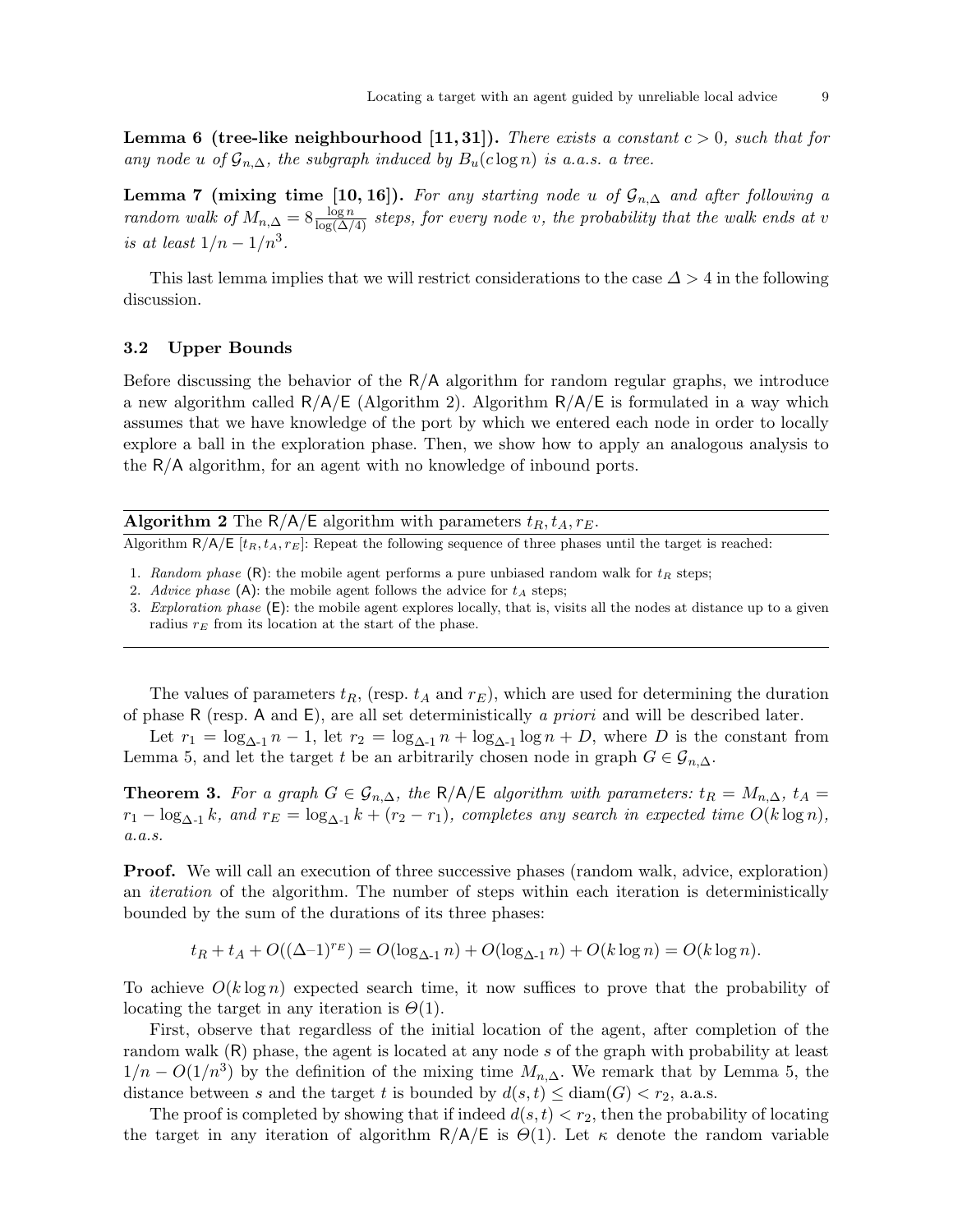describing the number of liars encountered by the agent during the advice  $(A)$  phase. Let s' be the location of the agent at the end of the advice phase. Observe that if  $\kappa = 0$ , then either the target is reached in the advice phase, or in each of the  $t_A$  steps of the advice phase, the agent moves towards the target by a distance of 1, and consequently:

$$
d(s',t) = d(s,t) - t_A \le r_2 - (r_1 - \log_{\Delta-1} k) = r_E.
$$

Then, the target will be reached in the exploration (E) phase. So, it suffices to show that the event  $\kappa = 0$  occurs with probability  $\Theta(1)$ . Observe that a sufficient condition for this event to occur is that the neighborhood  $N_s(t_A)$  does not contain any liars, or equivalently, that we have  $s \in V \setminus \bigcup_{l \in \mathcal{L}} N_l(t_A)$ , where  $\mathcal{L} \subseteq V$  is the set of liars. Since the graph is of maximum degree  $\Delta$ , we have for any node l:

$$
|N_l(t_A)| \leq (\Delta - 1)^{t_A} \leq \frac{1}{k} (\Delta - 1)^{r_1} \leq \frac{n}{2k}.
$$

So,  $|\bigcup_{l \in L} N_l(t_A)| \leq |\mathcal{L}| \frac{n}{2k} = \frac{n}{2}$  $\frac{n}{2}$ , and  $|V \setminus \bigcup_{l \in L} N_l(t_A)| \geq \frac{n}{2}$ . Recall that s is chosen as any node from V with probability  $\overline{1}/n - O(1/n^3)$ , hence the event  $s \in V \setminus \bigcup_{l \in L} N_l(t_A)$  occurs with probability  $(n/2)(1/n - O(1/n^3)) = 1/2 - O(1/n^2) = \Theta(1)$ , which completes the proof.  $\square$ 

**Theorem 4.** For a graph  $G \in \mathcal{G}_{n,\Delta}$ , the R/A algorithm with parameters:  $t_R = M_{n,\Delta} + \log_{\Delta-1} k +$  $(r_2 - r_1)$  and  $t_A = r_1 - \log_{\Delta-1} k$ , completes any search in expected time  $O(k^2 \log^2 n)$ , a.a.s.

**Proof.** Observe that the only difference between algorithms  $R/A/E[M_{n,\Delta}, r_1 - \log_{\Delta-1} k, r_E]$ and  $R/A[M_{n,\Delta}+r_E, r_1-\log_{\Delta-1} k]$ , where  $r_E = \log_{\Delta-1} k + (r_2-r_1)$ , is that the exploration phase up to a radius of  $r_E$  in algorithm  $R/A/E$  has been replaced by a pure unbiased random walk of  $r_E$  steps at the start of the random phase of the next iteration of algorithm R/A. Observe that if node t is reached from node s' by exploration up to depth  $r_E$ , then  $d(s', t) \leq r_E$ , and so the probability that t is reached by a random walk of  $r_E$  steps starting from s' is at least  $\frac{1}{(\Delta-1)^{r_E}} = \Omega(\frac{1}{k \log n})$  $\frac{1}{k \log n}$ ). If the success probability of an iteration of algorithm  $R/A/E$  is denoted as p, then the success probability of two consecutive iterations of R/A is  $\Omega(\frac{p}{k \log n})$  $\frac{p}{k \log n}$ ). Recalling from the proof of Theorem 3 that  $p = \Theta(1)$ , we have that in expectation, after  $\tilde{O}(k \log n)$  iterations of algorithm R/A, the target is found. Since the duration of each iteration is  $O(k \log n)$ , this completes the proof.  $\Box$ 

We now show that by appropriately setting the number of phases in each iteration, it is possible to apply Algorithm  $R/A$  to the searching problem without knowledge of n or k. We start by proving the following lemma.

**Lemma 8.** Let  $L_1 = \log_{\Delta-1} n - \log_{\Delta-1} k - 1$  and  $L_2 = k$ . Then, for any fixed integer c, the target is located with probability  $1-1/2^{\Omega(c)}$  during the execution of ck log n iterations of Algorithm  $R/A[100L_1, L_1]$  and ck log n iterations of Algorithm  $R/A[100L_2, L_2]$ , a.a.s.

**Proof.** We consider two cases. If  $k \geq \sqrt{n}$ , then a single iteration of  $R/A[100L_2, L_2]$  includes **a** random phase of length  $100k \ge 100\sqrt{n}$ . By the properties of random regular graphs [10], a random walk of this length reaches the target t with probability at least  $\Theta(\frac{-1}{\sqrt{n}})$ valk of this length reaches the target t with probability at least  $\Theta(\frac{1}{\sqrt{n}\log n})$ . After  $ck \log n \geq c\sqrt{n} \log n$  iterations of R/A[100L<sub>2</sub>, L<sub>2</sub>], the probability of reaching the target is 1 –  $1/2^{\Omega(c)}$ .

If  $k < \sqrt{n}$ , then we have  $100L_1 = 100(\log_{\Delta-1} n - \log_{\Delta-1} k - 1) > 50 \log_{\Delta-1} n - 100 > 8 \frac{\log n}{\log(\Delta/4)} =$  $M_{n,\Delta}$ , for all  $\Delta \geq 5$  and sufficiently large n. Since increasing the duration of the random phase does not affect the correctness of the reasoning in the proof of Theorem 4, we obtain that 2 consecutive iterations of R/A $[100L_1, L_1]$  reach the target with probability  $\Theta(\frac{1}{k \log n})$  $\frac{1}{k \log n}$ . Hence,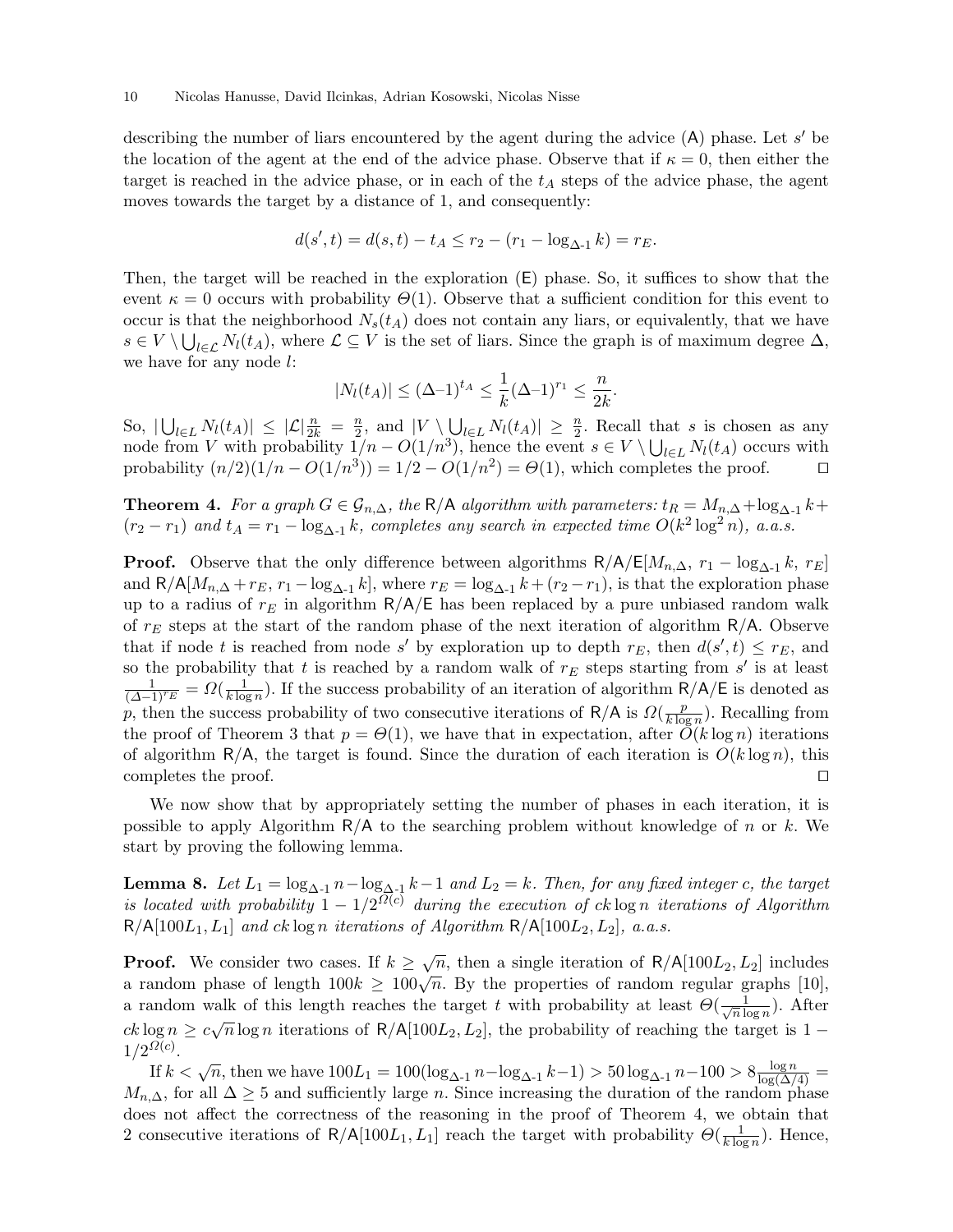after ck log n iterations of  $R/A[100L_1, L_1]$ , the probability of reaching the target is  $1-1/2^{\Omega(c)}$ .  $\Box$ 

**Theorem 5.** Consider an execution of Algorithm  $R/A[100i, i]$  which consists of stages numbered with successive integers  $j = 1, 2, 3, \ldots$ , and the j-th stage includes exactly one iteration of the algorithm with the iteration length parameter set to i, for all  $i = 1, 2, \ldots, j$ . The target is located within  $O(c^3 \cdot k^3 \log^3 n)$  steps with probability  $1 - 1/2^{\Omega(c)}$ , a.a.s., without assuming the knowledge of  $k$  or  $n$ .

**Proof.** Once the j-th stage of the algorithm, where  $j = 2ck \log n$ , has been completed, at least ck log n iterations of the algorithm have been performed with parameter values  $R/A[100L_1, L_1]$ and  $R/A[100L_2, L_2]$  from Lemma 8 (since  $L_1, L_2 \le ck \log n$ ). Hence, by Lemma 8, the target has been located with probability  $1 - 1/2^{\Omega(c)}$ . It suffices to note that the j-th stage is completed within  $\Theta(j^2)$  phases, or equivalently within  $\Theta(j^3) = \Theta(c^3 \cdot k^3 \log^3 n)$  steps.

# 3.3 Lower Bound

Before proving the main theorem, we put forward a lower bound for a search scenario in a tree, which is a modification of the formulation of the known lower bound for trees from [19].

**Proposition 1.** Let  $T = (V_T, E_T)$  be a complete  $(\Delta - 1)$ -ary tree having l levels with a root at node s, let a  $(1 \le a \le l)$  be a known value, and let t be a target node chosen uniformly at random from the set of nodes of T such that  $d(s,t) = a$ . Assume that for all nodes of T, the advice is directed towards s, and the direction of the advice of s is arbitrarily chosen. Then in expectation any search strategy requires  $\Omega((\Delta - 1)^a)$  steps to reach target t from source s.

**Proof.** The distribution of the advice in the given tree is independent of the location of the target t. Hence, the expected search time from s to t cannot be improved with respect to strategies in a model with no advice.  $\Box$ 

**Theorem 6.** For a graph  $G \in \mathcal{G}_{n,\Delta}$ , with k liars and source-target distance d, any search strategy requires  $\Omega(\min\{(\Delta-1)^k, (\Delta-1)^d, \log_{\Delta-1} n\})$  steps in expectation, a.a.s.

**Proof.** Let us denote  $r = \frac{c}{2}$  $\frac{c}{2} \log_{\Delta-1} n$ , where c is the constant from Lemma 6. The number of required steps is not less than the source-target distance, and so, if  $d \geq r$ , since  $r = \Omega(\log_{\Delta-1} n)$ , the claim clearly holds. We can thus assume that  $d < r$ .

Consider a searching process in which the source vertex s is such that  $B_s(2r)$  is a tree (such a vertex can be found a.a.s. by Lemma  $6$ ), and let the target vertex t be chosen uniformly at random subject to the constraint  $d(s, t) = d$ . Since  $B_s(d)$  is a tree, there exists a unique shortest path P of length d between s and t in G. If  $k < d-1$ , let the k nodes of path P which are closest to s be liars, whose advice is directed along path P to vertex s. If  $k \geq d$ , let all vertices of P (excluding s and t) be likewise defined as liars, and place the remaining liars at arbitrary nodes of G outside  $N_s(2r)$ .

Observe that, for any  $v \in N_s(r)$ , we have  $d(v,t) \leq d(v,s) + d(s,t) \leq 2r$ , and a path of length at most 2r connects v and t in  $B_s(r)$ . This path is the unique shortest path connecting v and t in  $G$ , since otherwise there would have to be another path in  $G$  of length at most  $2r$  connecting v with t and the tree  $B_s(2r)$  would contain a cycle, a contradiction. We will say that a node  $v \in V$  gives useless advice if the following conditions are fulfilled:  $v \in N_s(r)$ ,  $v \neq t$ , and v directs the agent along the path in the tree  $B_s(2r)$  leading from v to s. Since for all  $v \in N_s(r) \setminus P$ , the unique shortest path from v to t in G leads via s, we obtain that all nodes  $v \in N_s(r) \setminus P$  give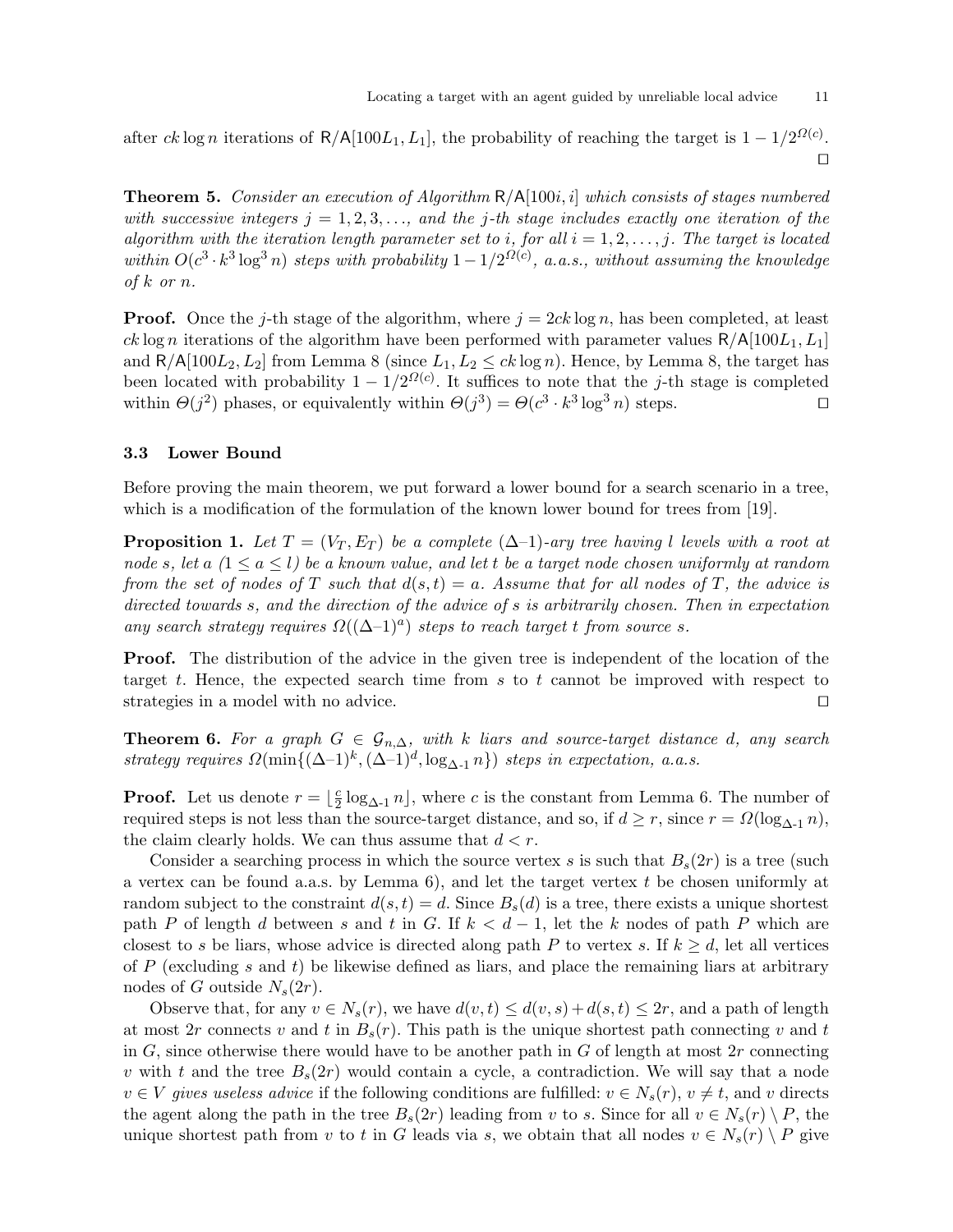useless advice. Moreover, all of the liars located on path  $P$  give useless advice by construction of the set of advice for liars.

To complete the proof, we will consider two possibilities:

- $-$  The search strategy reaches the target t, visiting only nodes which give useless advice. Then, until t is discovered, the visited subgraph must be a subtree of  $B_s(r)$ . The searching time for t is the same as in a corresponding set-up for the complete  $(\Delta-1)$ -ary tree with useless advice, and by Proposition 1, we obtain that in expectation the number of required steps is  $\Omega((\Delta - 1)^{d(s,t)}) = \Omega((\Delta - 1)^d).$
- Some of the nodes encountered in the search do not give useless advice. Let  $v$  be the first such encountered node. If  $v \notin N_s(r)$ , then  $d(s, v) > r$ , so the search process takes  $\Omega(r)$  $\Omega(\log_{\Delta-1} n)$  steps. Otherwise, the search process before encountering node v must be confined to the tree  $N_s(r)$ , and node v must lie on the path P. Node v is necessarily the node of P located closest to s which is not a liar, i.e.,  $d(s, v) = k + 1$ . By applying Proposition 1 analogously as before, we have that the number of steps of the search which are performed in expectation before reaching v is at least  $\Omega((\Delta-1)^{d(s,v)}) = \Omega((\Delta-1)^k)$ .

The claimed bound is the minimum of the obtained bounds, taken over the considered cases.

 $\Box$ 

# 4 Conclusions

We have shown that there exists a simple, generic searching strategy which, for network topologies such as the path (and ring) or random regular graphs, allows an anonymous agent to locate the target efficiently. The number of moves is polynomial in the number of faults which appear in the network. The proposed  $R/A$  strategy is based on alternating phases in which the agent follows advice and performs a random walk. The precise duration of the phases has to be finetuned, depending on the graph class in which the search is performed (Theorems 2 and 4). As a matter of fact, by a minor modification to the proofs, it is possible to select a phase duration which gives good results for both of the specific graph classes studied in this paper.

The persistent memory of the agent following the R/A strategy is limited to a timer which counts the number of performed steps. Somewhat surprisingly, the memory requirement cannot be decreased to 0 without affecting the performance of the algorithm even on the path. It is, however, possible to implement a variant of  $R/A$  using only a one-bit state, representing the phase currently being performed. At each step, the agent then switches to the other phase with some probability, which may be fixed a priori if the topology of the graph, its order, and the number of liars are known in advance.

It is natural to ask if the proposed R/A strategy or its variants may be applied to other graph classes, with a searching time polynomial in the number of liars and the distance to the target. Whereas the approach applied for paths in Section 2 generalizes e.g. to some cases of 2-dimensional grids, we leave this question open, e.g., for the much wider class of graphs of bounded doubling dimension.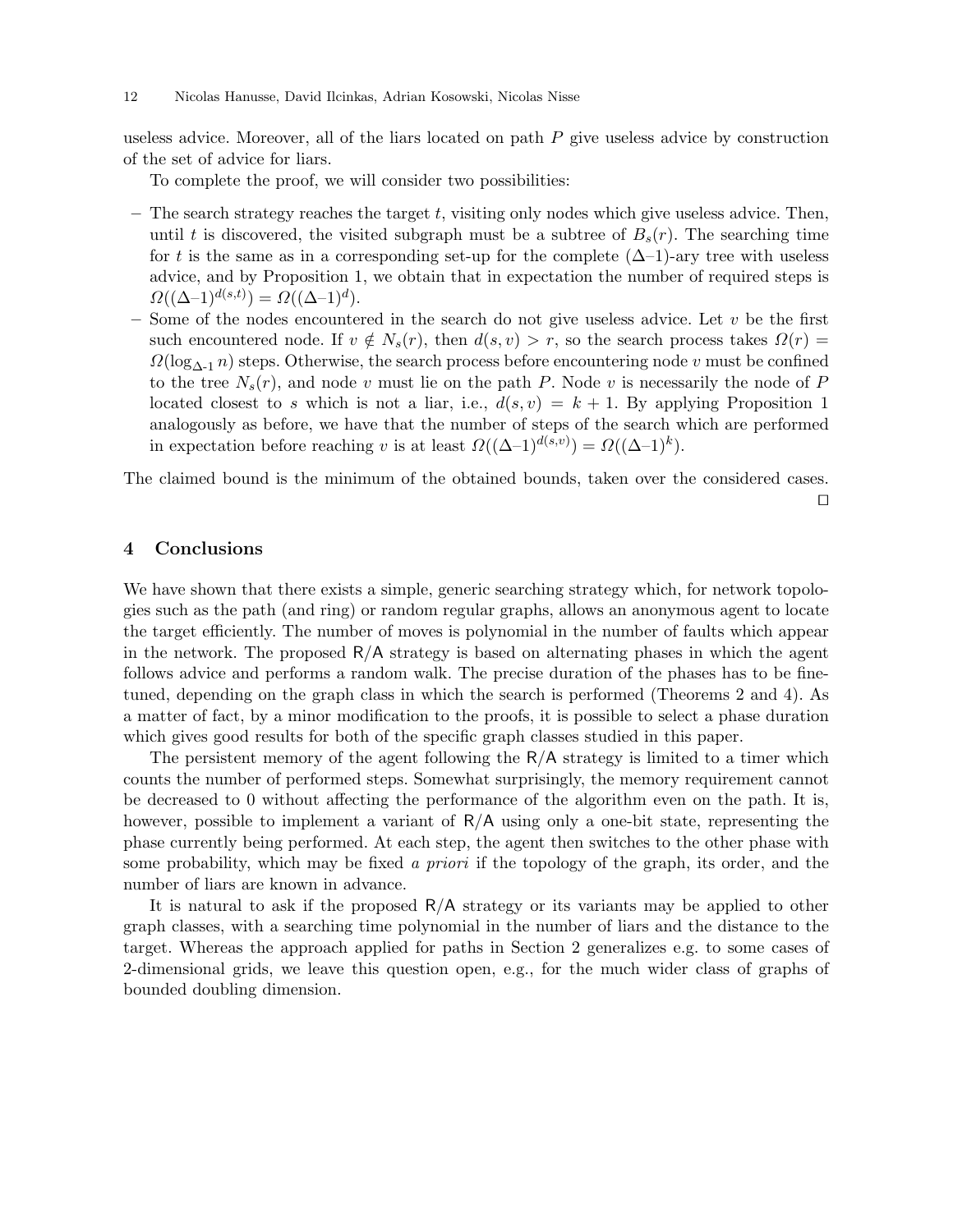# References

- 1. R. Aleliunas, R. M. Karp, R. J. Lipton, L. Lov´asz, and C. Rackoff. Random walks, universal traversal sequences, and the complexity of maze problems. In Proceedings of the 20th Annual Symposium on Foundations of Computer Science (FOCS), pages 218–223, 1979.
- 2. R. Aleliunas, R. M. Karp, R. J. Lipton, L. Lovász, and C. Rackoff. Random walks, universal traversal sequences and the complexity of maze problems. In Proc. 20th FOCS, pages 218–223, 1979.
- 3. O. Amini, F. Giroire, F. Huc, and S. Pérennes. Minimal selectors and fault tolerant networks. Networks. to appear.
- 4. Y. Azar, A. Z. Broder, A. R. Karlin, N. Linial, and S. Phillips. Biased random walks. Combinatorica, 16(1):1–18, 1996.
- 5. R. Baeza-Yates, J. Culberson, and G. Rawlins. Searching in the plane. Information and Computation, 106:234–252, 1993.
- 6. R. Beraldi. Biased random walks in uniform wireless networks. IEEE Trans. Mob. Comput., 8(4):500–513, 2009.
- 7. B. Bollob´as and W. F. de la Vega. The diameter of random regular graphs. Combinatorica, 2(2):125–134, 1982.
- 8. V. Bourassa and F. Holt. Swan: Small-world wide area networks. In Proceedings of International Conference on Advances in Infrastructure, 2003.
- 9. C. Cooper, M. E. Dyer, and C. S. Greenhill. Sampling regular graphs and a peer-to-peer network. Combinatorics, Probability & Computing,  $16(4):557-593$ , 2007.
- 10. C. Cooper and A. Frieze. The cover time of random regular graphs. SIAM J. Discret. Math., 18(4):728–740, 2005.
- 11. C. Cooper, A. Frieze, and T. Radzik. Multiple random walks in random regular graphs. Technical report, Dept. Mathematical Sciences of Carnegie Mellon, 2008.
- 12. P. Flocchini, B. Mans, and N. Santoro. Sense of direction: Definitions, properties, and classes. Networks, 32(3):165–180, 1998.
- 13. P. Flocchini, B. Mans, and N. Santoro. Sense of direction in distributed computing. Theor. Comput. Sci., 291(1), 2003.
- 14. P. Flocchini, A. Roncato, and N. Santoro. Computing on anonymous networks with sense of direction. Theor. Comput. Sci., 1-3(301):355–379, 2003.
- 15. P. Fraigniaud, D. Ilcinkas, G. Peer, A. Pelc, and D. Peleg. Graph exploration by a finite automaton. Theor. Comput. Sci., 345(2-3):331–344, 2005.
- 16. J. Friedman. A proof of alon's second eigenvalue conjecture. In STOC, pages 720–724. ACM, 2003.
- 17. A. M. Frieze. Edge-disjoint paths in expander graphs. SIAM J. Comput., 30(6):1790–1801, 2000.
- 18. C. S. Greenhill, F. B. Holt, and N. C. Wormald. Expansion properties of a random regular graph after random vertex deletions. Eur. J. Comb., 29(5):1139–1150, 2008.
- 19. N. Hanusse, D. J. Kavvadias, E. Kranakis, and D. Krizanc. Memoryless search algorithms in a network with faulty advice. Theor. Comput. Sci., 402(2-3):190–198, 2008.
- 20. N. Hanusse, E. Kranakis, and D. Krizanc. Searching with mobile agents in networks with liars. Discrete Applied Mathematics, 137:69–85, 2004.
- 21. S. Hoory, N. Linial, and A. Wigderson. Expander graphs and their applications. Bulletin of the American Mathematical Society, 43(4):439–561, 2006.
- 22. S. Ikeda, I. Kubo, N. Okumoto, and M. Yamashita. Impact of local topological information on random walks on finite graphs. In J. C. M. Baeten, J. K. Lenstra, J. Parrow, and G. J. Woeginger, editors, ICALP, volume 2719 of Lecture Notes in Computer Science, pages 1054–1067. Springer, 2003.
- 23. S. Janson, A. Ruciński, and T. Luczak. Random Graphs. Wiley-Interscience, 2000.
- 24. A. Kaporis, L. M. Kirousis, E. Kranakis, D. Krizanc, Y. Stamatiou, and E. Stavropoulos. Locating information with uncertainty in fully interconnected networks with applications to world wide web retrieval. Computer Journal, 44:221–229, 2001.
- 25. A. R. Karlin and P. Raghavan. Random walks and undirected graph connectivity: A survey. In Discrete Probability and Algorithms, volume 72, pages 95–101. Institute for Mathematics and Its Applications, 1995.
- 26. L. M. Kirousis, E. Kranakis, D. Krizanc, and Y. Stamatiou. Locating information with uncertainty in fully interconnected networks. Networks, 42:169–180, 2003.
- 27. J. M. Kleinberg and R. Rubinfeld. Short paths in expander graphs. In FOCS, pages 86–95, 1996.
- 28. M. Koucký. Universal traversal sequences with backtracking. J. Comput. Syst. Sci., 65(4):717–726, 2002.
- 29. E. Kranakis and D. Krizanc. Searching with uncertainty. In Proc. SIROCCO'99,, pages 194–203, 1999.
- 30. L. Lov´asz. Random walks on graphs: A survey. Combinatorics, pages 1–46, 1993.
- 31. E. Makover and J. McGowan. Regular trees in random regular graphs. Technical report, arxiv, 2008.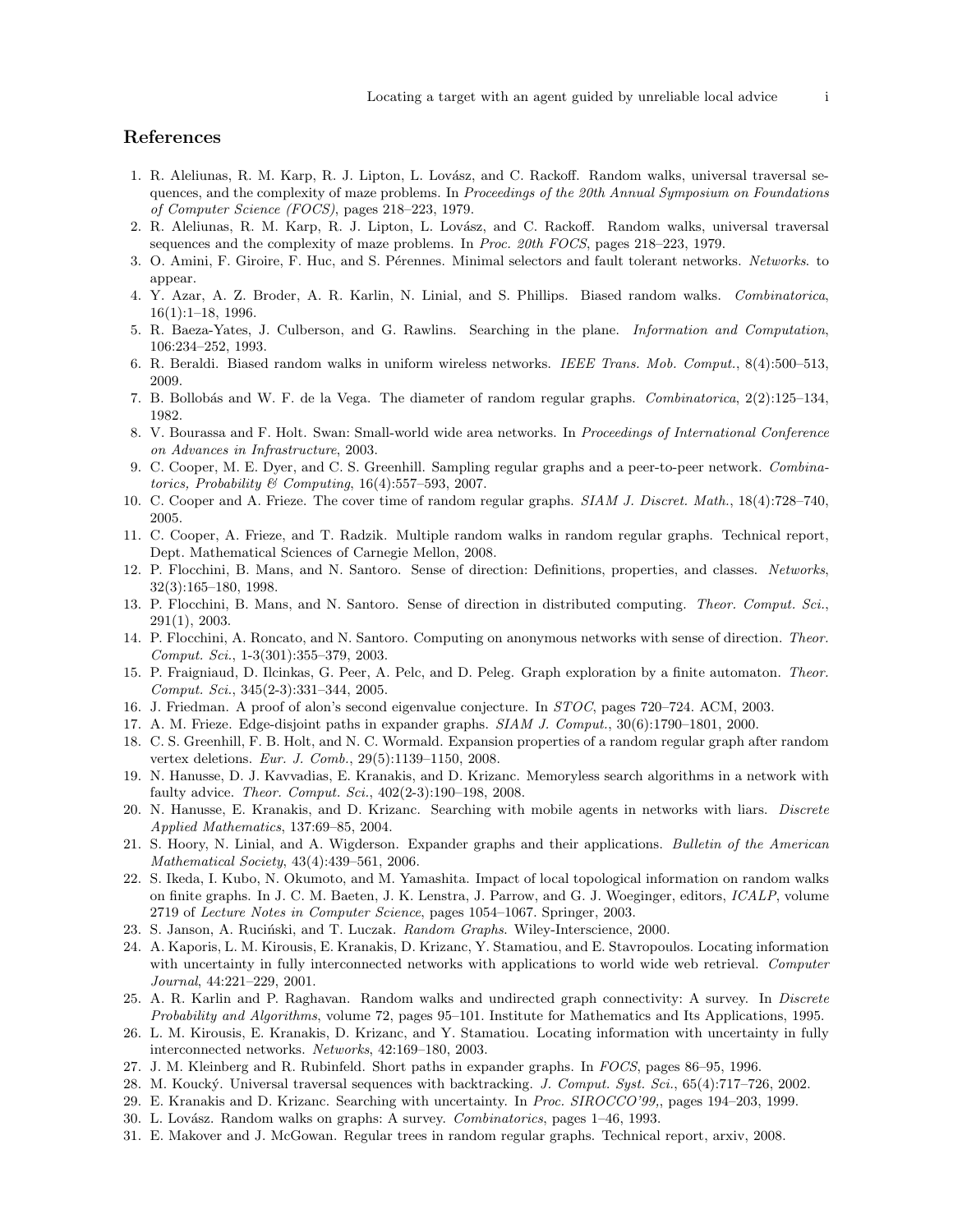- ii Nicolas Hanusse, David Ilcinkas, Adrian Kosowski, Nicolas Nisse
- 32. S. E. Nikoletseas, K. V. Palem, P. G. Spirakis, and M. Yung. Short vertex disjoint paths and multiconnectivity in random graphs: Reliable network computing. In Proceedings of the 21st International Colloquium on Automata, Languages and Programming (ICALP), pages 508–519, 1994.
- 33. S. E. Nikoletseas and P. G. Spirakis. Expander properties in random regular graphs with edge faults. In STACS, pages 421–432, 1995.
- 34. O. Reingold. Undirected connectivity in log-space. J. ACM, 55(4), 2008.
- 35. M. E. Saks. Randomization and derandomization in space bounded computation. In IEEE Conference on Computational Complexity, pages 128–149, 1996.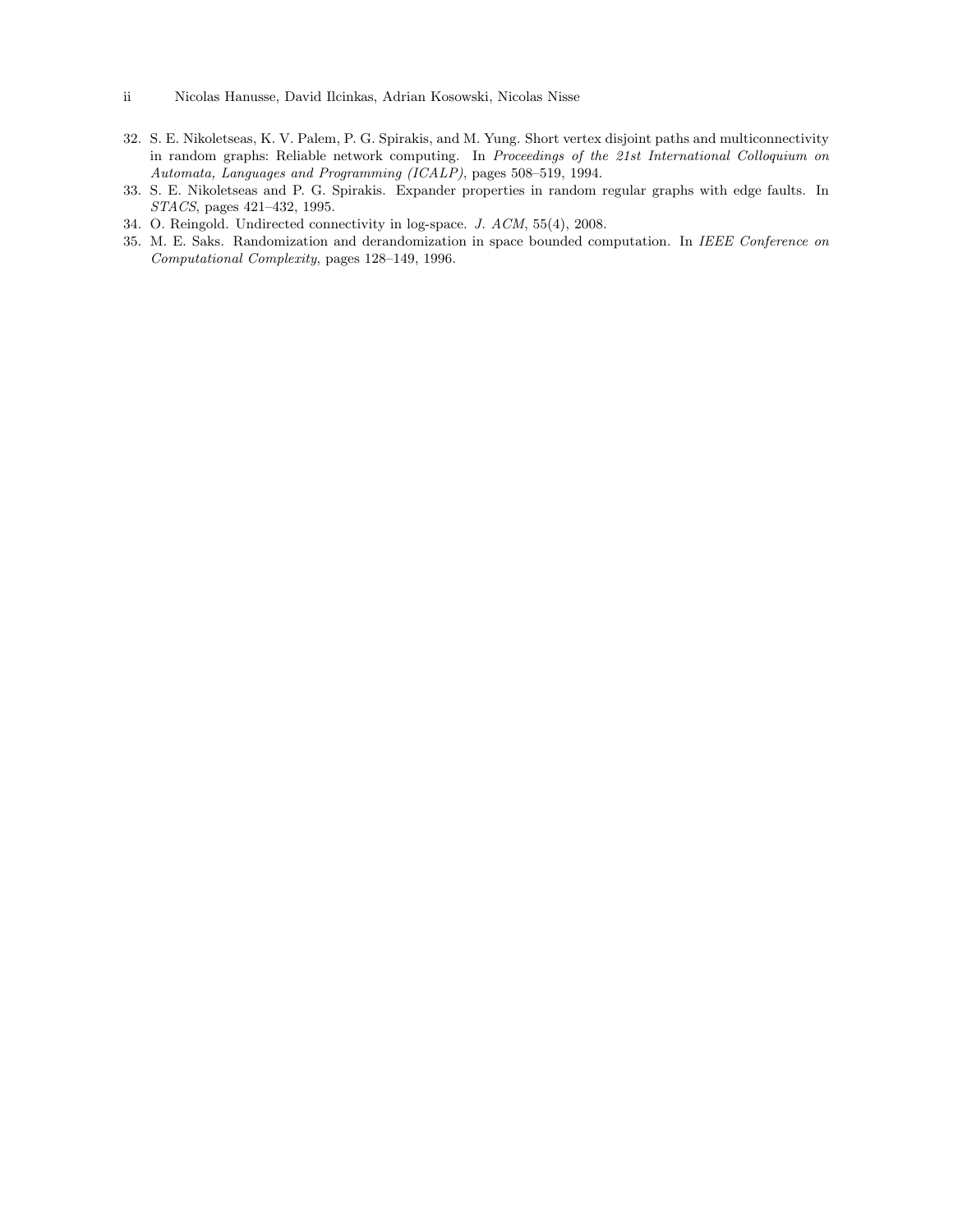# Appendix

#### Proof of Lemma 1

Let  $X_1, X_2, \ldots, X_L$  be independent random variables such that  $Pr(X_i = 1) = Pr(X_i = -1) = \frac{1}{2}$ . The gain  $X_R = d(u_0, t) - d(u_L, t)$  during phase R is  $X_R = \sum_{i=1}^L X_i$ , that is,  $u_L$  is at distance  $|X_R|$  from  $u_0$ . From Chernoff's bound, we have:

$$
Pr(|X_R| \ge a) \le 2e^{\frac{-a^2}{2L}}, \quad a > 0.
$$

For the first statement (resp. the second), take  $a =$ √  $\overline{2cL\log k}$  (resp.  $a=$ √  $2L$ ).

Let  $-L \leq i \leq L$  such that  $L - i \equiv 0[2]$ . The probability that  $X_R = i$  is exactly  $\binom{L}{L/2+|i|/2}/2^L$ . We recall that we should have  $L/2 + i/2$  moves in one given direction and  $L/2 - i/2$  moves in the opposite direction. We prove the lemma in the case  $L = 2\ell$ , the case L odd is similar. The function  $f(2j) = {L \choose \ell+j}/2^L$  is a decreasing function  $(0 \leq j \leq \ell)$ . Hence, for all  $0 \leq j \leq \ell$ ,  $f(2j) \le f(0) = \binom{L}{\ell} 2^L$ . By the Stirling Formula,  $f(0) \sim \sqrt{\frac{2}{\pi L}} \le 0.8/$ √ L.

The last statement is similar. Indeed, since the function f is decreasing, we get that, for The last statement is similar. Indeed, since the function f is decreasing, we get that, for any  $i = 2j$  with  $|i| \leq \sqrt{2L}$ ,  $f(i) \geq f(2\sqrt{2L}/2]$   $\geq f(2\sqrt{L})$ . Moreover,  $f(2\sqrt{L}) = {L \choose \ell + \sqrt{L}}/2^L =$  $\left(2\right) \cdot (e^{ln(2)-1})^2$  $\frac{\partial (e^{i n(2)}-1)^2}{\partial \sqrt{\pi}\sqrt{L}} + o(L^{-3/2})$ . Hence,  $f(2\sqrt{L}) \geq 0.1/$ √  $L.$ 

# Proof of Lemma 3

First, let us make some easy remarks.

- If, at the end of a phase A, the mobile agent still stands in  $\mathcal{B}$ , then it is on a liar u or on the neighbor of  $u$  in its cone (indeed, in this case, at the end of phase  $A$ , the agent oscillates between these two nodes).
- Condition on event  $\mathcal{C}_{c \log k}$ , either the agent exits from the box in the direction of the target or stay within the box. Once the agent is outside the box after one phase  $R$ , during phase A, it increases its distance from  $\beta$  of at least  $r+1$  (the distance minimum to the first liar of the next box) and at most  $L$  (if no liars are encountered).

Now, we prove that the gain during i rounds is very close to the lower bound of its expectation  $\mathbb{E}(iX) \geq i(\sqrt{L}/40k'-1)$  obtained in Lemma 2 (note that, at each round starting in some vertex u of the box,  $B_u(r)$  contains at most k' liars, and thus Lemma 2 applies). More formally, let  $X[i]$ (resp.  $X_R[i]$  and  $X_A[i]$ ) be the gain obtained during the first *i*-th rounds of algorithm R/A (resp. phase R and phase A) within the box. By definition,  $X[0] = 0$  and as soon as  $X[i] > (2k'+1)r+k'$ , the agent exits from the box.

Due to the  $\mathcal{C}_{c \log k}$  assumption,  $|X_R[i]| \leq \sqrt{2c(iL) \log k}$  since the *i*-th iteration of phases R of length L can be seen as one iteration of phase R of lenght iL. Hence,  $X[i] = X_A[i] + X_R[i] \geq$  $X_A[i] - \sqrt{2c(iL)\log k}$ . So as soon as  $X_A[i] \geq \sqrt{2c(iL)\log k} + ((2k'+1)r+k')$  with high probability, the agent exits from the box.

In order to get an upper bound on the exit time from the box, we define another random variable  $Y_A$ .

$$
Y_A = -k' \text{ with probability } p_{\text{max}} k'
$$
  
=  $\frac{\sqrt{2L}}{k'}$  - 1 with probability  $\sqrt{2L}p_{\text{min}}(1 - 2/e)$   
= 0 otherwise